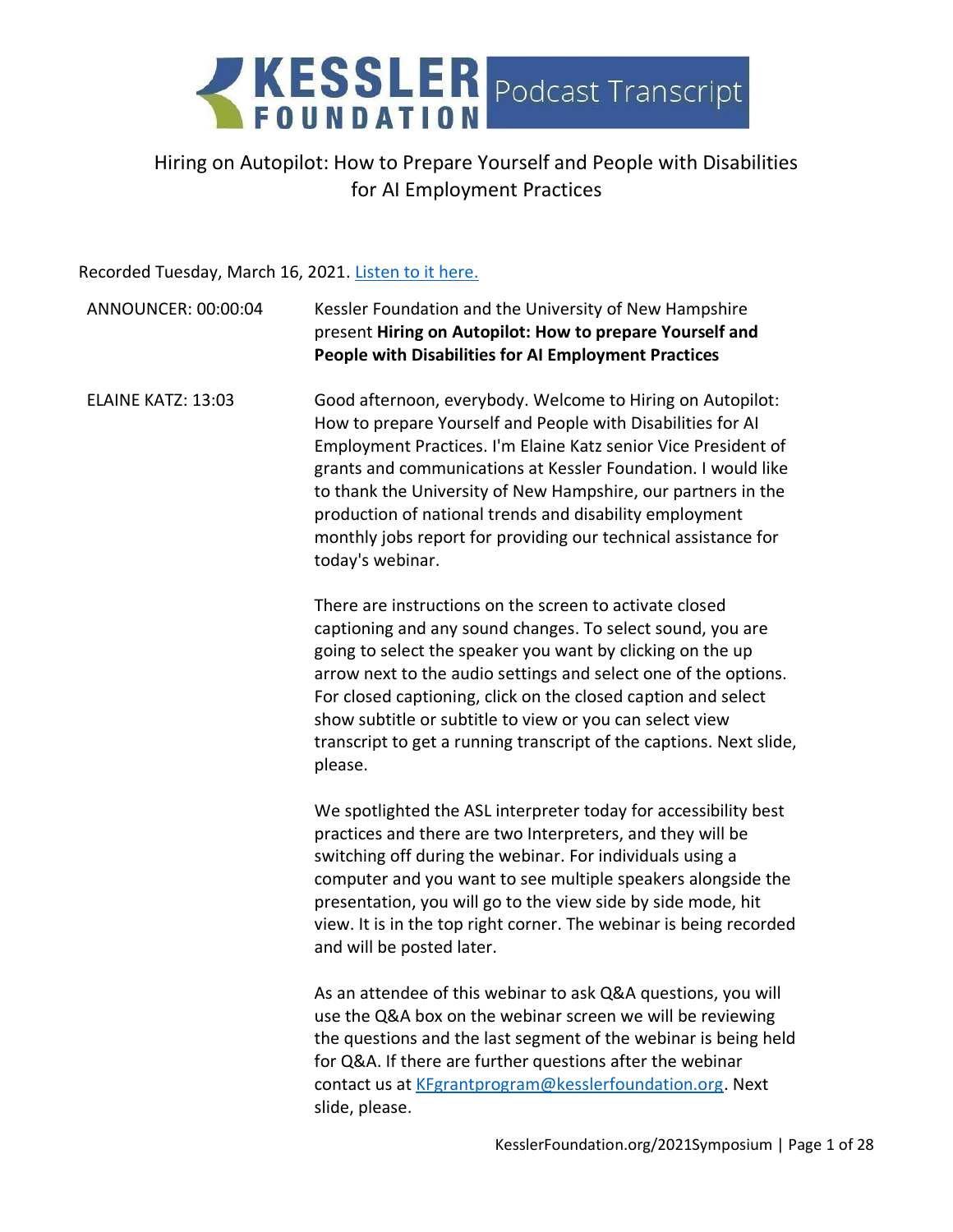### Hiring on Autopilot: How to Prepare Yourself and People with Disabilities for AI Employment Practices

Welcome to our virtual symposium. I'm Elaine Katz senior Vice President of grants and communications at Kessler Foundation. I'm a white female, short brown hair. I'm wearing blue eyeglasses, red jacket, blue shirt and a colorful beaded necklace.

Our symposium began as a lot of initiatives during COVID, because bringing people together for live events we couldn't do, so it is unique opportunity to offer this symposium. The work at the Kessler Foundation changes the lives of people with disabilities with funding initiatives for employment. Our research is to improve cognition for individuals with stroke, spinal cord injury, brain injury and multiple sclerosis. We test new interventions and gathering data that can be used in treatment.

Our grant making has invested close to \$49 million in the past 13 years in New Jersey and nationally. Our targeted grant making has created job creation, job development in various sectors and businesses, but most importantly, we are the leading funder of innovator approaches that can create systemic change by creating economic opportunities for people with disabilities.

Today's webinar is a continuation of the fall program on the future of the work and influence of artificial intelligence of employment for people with disabilities. The robots are coming as an article in New York times proclaimed. Recent advances in AI and machine learning has been accelerated during COVID as businesses look to cut expenses. What is the biggest chunk of all expenses? You might have guessed it, paying people and labor costs, so is there is a concern to been alarmed as society embraces AI for recruiting, hiring and training practices.

Although you may not be seeing or think you're not seeing the effects of AI in your community, large and small employers from Amazon to your neighborhood grocery are looking to employing these technologies. We hope today's program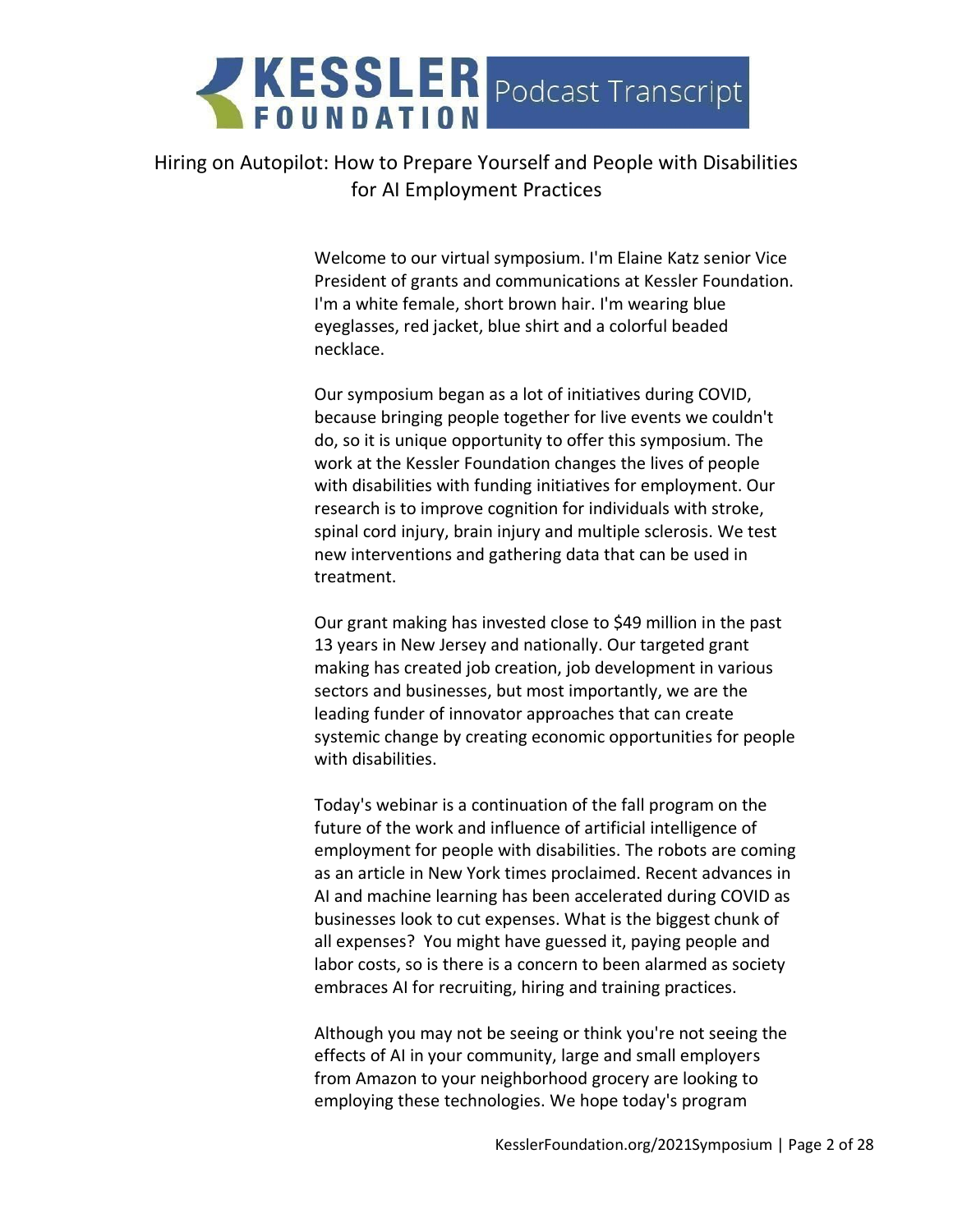### Hiring on Autopilot: How to Prepare Yourself and People with Disabilities for AI Employment Practices

better prepares you for the coming of AI by understanding the risk of this technology and for people with disabilities to be recruited on capability and potential. Next slide, please.

I'm excited to hear from our panel of experts, all known leaders in disability. I would like to introduce Debra Ruh who will lead you there a lively program with each of our speakers. Debra, you can turn on your camera now. Debra is a global inclusion strategist, market influencer, internationally recognized keynote speaker, successful entrepreneur, and exceptional mother.

Debra is a host of a popular program "human potential at work" and she is an author of three book, inclusion branding, tapping into hidden capital and finding your voice using social media. Debra is frequently interviewed by various media outlets with over 400,000 followers across all mediums of social media. Debra is as co-founder of the award-winner access chat, one of the largest tweet chats with 8 billion tweets. Debra, take it away.

DEBRA RUH: 06:22 Thank you so much, Elaine. Thank you so much for everyone joining us on this important topic. I live in Virginia and we are having problems with Wi-Fi, so I'm going the turn off my video during this event just to make sure I can be as clear as possible. Next slide.

> As we're moving slides, as Elaine was asking me who were the right people to invites to be on this panel, I thought well, I know three brilliant people who are adding tremendous value to these conversations the first one is Heather Dowdy. Heather Dowdy leads the partner strategy for the Microsoft artificial intelligence for accessibility. Heather is responsible for nurturing global partnerships with startups, researchers and NGO's. Let me stop to say health, will you turn on your camera? Thank you, welcome so much. Heather is as an engineer. Very impressed with women who are engineers.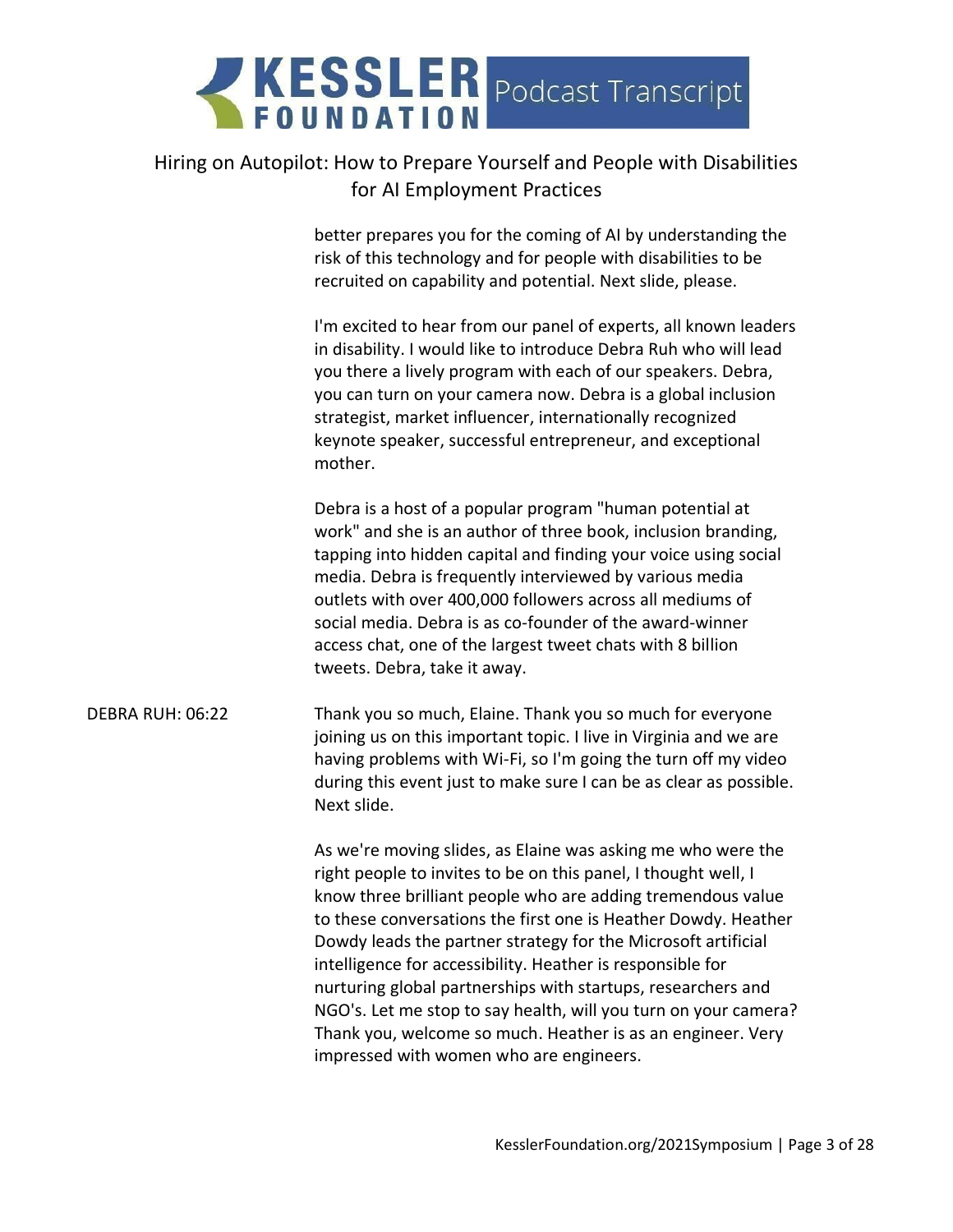### Hiring on Autopilot: How to Prepare Yourself and People with Disabilities for AI Employment Practices

So, Heather is responsible for nurturing the growing number of global partnerships with startups, researchers, and NGO's and providing grantees with resources to scale the impact of technology for people with disabilities. She has 15 years of experience and developing and demonstrating accessible technology in mobile, web, and artificial intelligence. Heather Dowdy is passionate about connecting the dots across disability, race, and tech. As the oldest daughter of deaf parents, she is fluent in American Sign Language. She loves using the design thinking process to create solutions that empower marginalized communities and improve use ability for everyone. A strong believer in empowering communities through education and she is the co-founder of Microsoft ninja camp and board member of deaf kids CODE providing STEM leadership training to high school students. I am turning off my camera. Welcome to the show today. Let me give you time to introduce yourself briefly.

HEATHER DOWDY: 08:49 Thank you, Debra and thank you, Kessler Foundation for having me for such an important topic. I remember the panel back in the fall and I was thinking, yes, that a conversation I want to be a part of because I love talking about innovation. As Debra described, I love to partner with the many innovators around the world at Microsoft with our AI for accessibility program and these innovators are leveraging AI in order to empower people with disabilities. So, I could talk about innovation and the future accessibility and AI all day.

> RUH: 09:34 Thank you, Heather. Our next panelist is Frances West and we'll ask Frances to turn on her camera. I'm very proud to have worked for Frances West far long time. She is an international known thought leader, speaker, strategy advisor, and womenin-technology. Her human-first approach to leadership and focus on digital inclusion comes from her journey as a firstgeneration, non-English speaking immigrant and her career as a technology executive including IBM's first chief accessibility officer and I think she was the first woman to be named the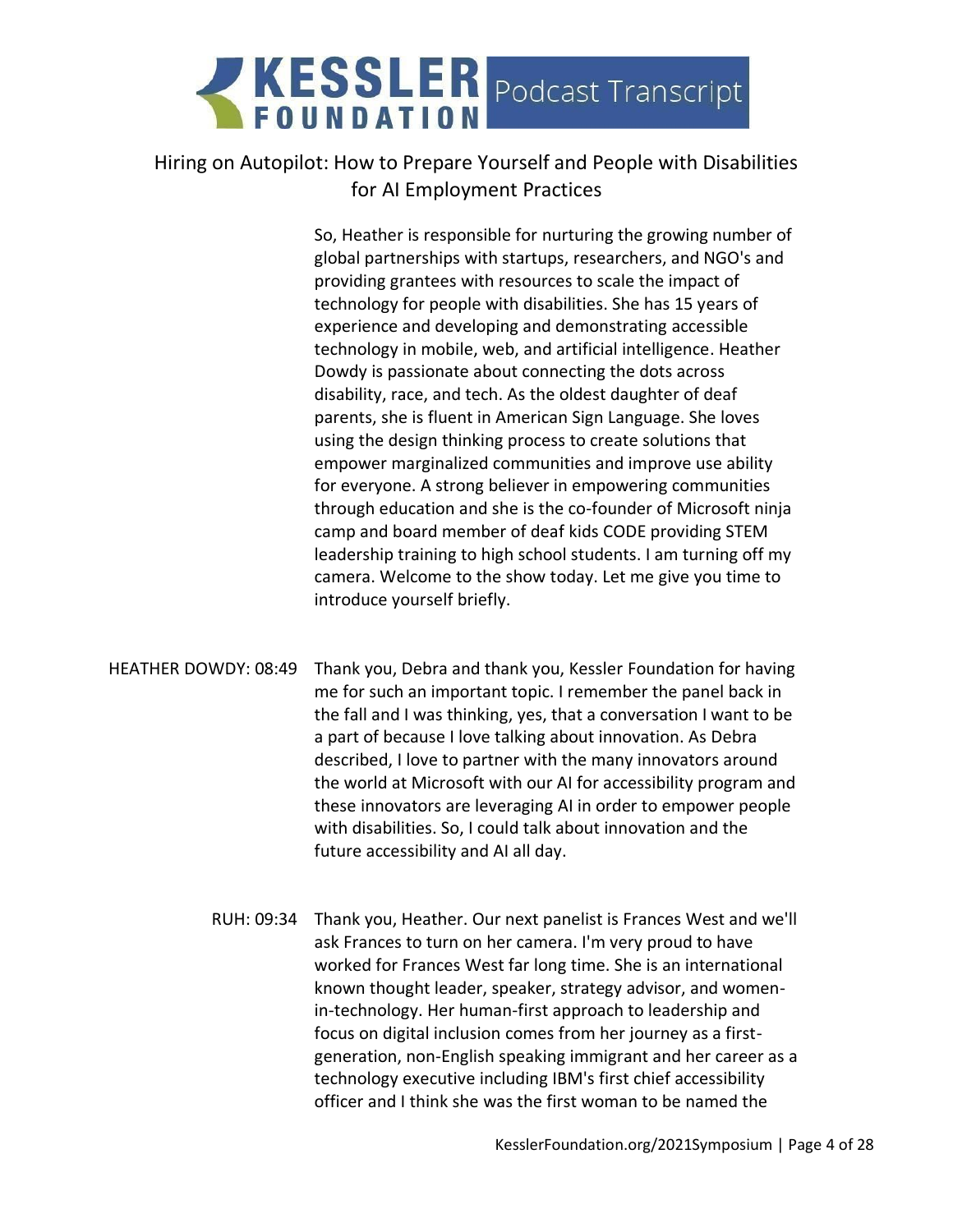### Hiring on Autopilot: How to Prepare Yourself and People with Disabilities for AI Employment Practices

chief accessibility officer. She is an appointed faculty instructor at the University of Massachusetts medical school and holds an honorary doctorate from the University of Massachusetts in Boston in recognition of her work in accessibility, research and digital inclusion. She is the author Hoff "authentic inclusion" and her book isle amazing. Highly recommend it. She is founder of Francis west co-and global strategy advisory company. Welcome to the program and tell us more about your work.

- FRANCES WEST: 11:02 Thank you very much, Debra for that introduction. Thanks Kessler Foundation for bringing this incredible panel together. Debra and I and many of us have gone back way back many years. I think all of us were in the technology field and this is the time that the technology and the humanity have to come together and this topic gives us a chance to look at the most interesting and emerging technology that is going to affect us all. While it has a lot of challenges, but it is at the beginning of a brand-new technology that is full of promises, so I'm extremely honored to be on this panel and also delighted that we will be able to have a great session with some to feel colleagues that I work with and have, you know, huge respect for, so thank you again.
	- RUH: 12:01 Thank you, Frances. Certainly, last but not least is my partner in crime from the United Kingdom. He is joining us from outside of London, Neil Milliken. I'm excited to partner with Neil on the award-winning and verified by Twitter access chat. Neil is the global head of accessibility at Atos and the scientific community and Atos distinguished expert. He, as I mentioned, co-founder of AXSchat, the world's largest tweet chat, I believe. He is on the board of Directors for world institute on disability. He is non Exec chair of the board at the genius within and chair of the diversity board of institute for coding. Neil was named in the top 10 of the Shaw trust power list in 2018 and named D&I practitioner of the year in 2019 disability smart awards. For those who are not familiar with a, to it is a multibillion-dollar brand located in France, but they have employees all over the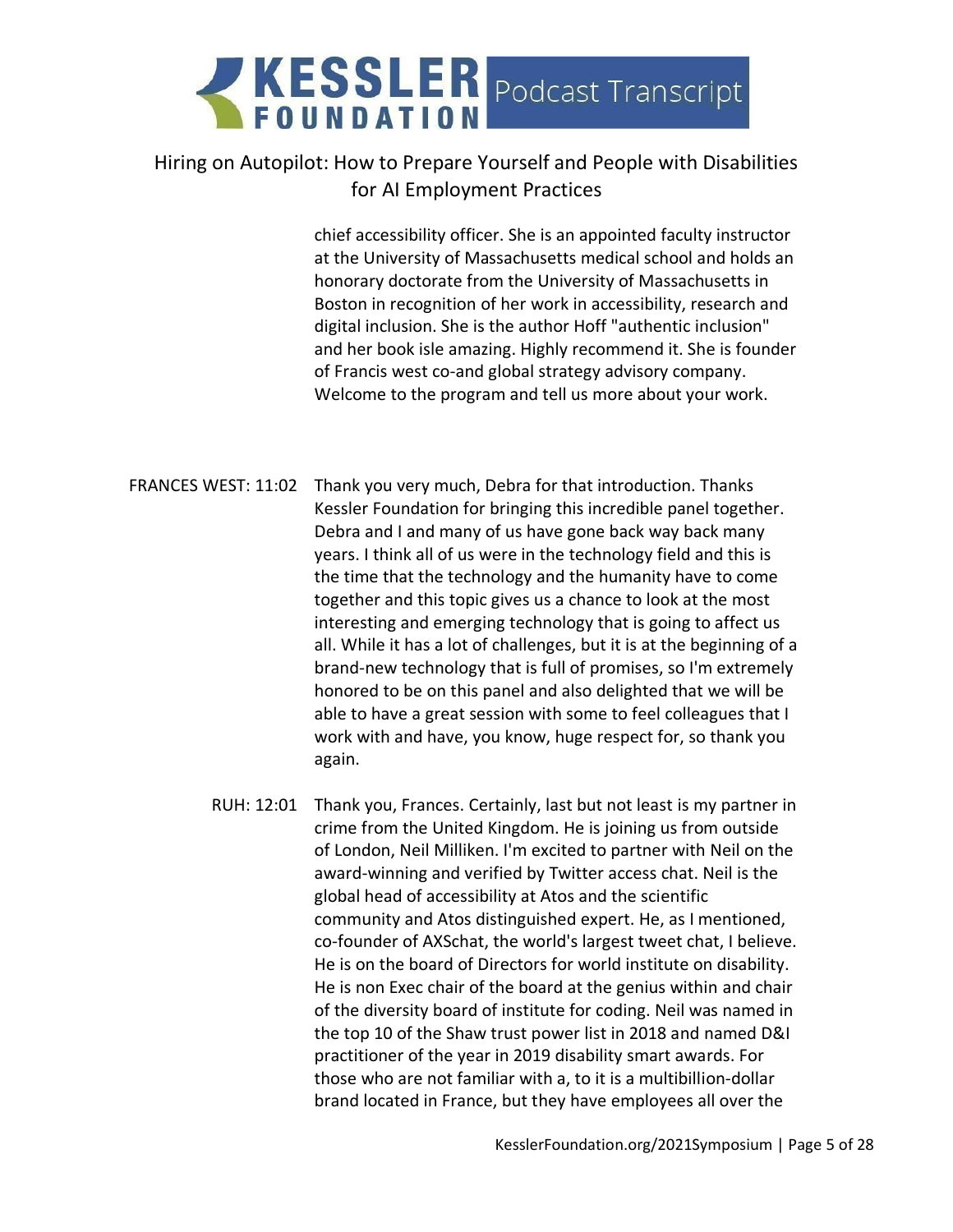### Hiring on Autopilot: How to Prepare Yourself and People with Disabilities for AI Employment Practices

world, including 10,000 employees in the United States. Welcome to the program. Do you want to tell the audience a little bit about yourself?

NEIL MILLIKEN: 13:36 Thank you. Obviously, my head is so large they can't fit through the door. Yes, I work for Atos. We are a digital transformation outfit that goes everything from landing space probes on comets for the space agency, designing quantum computers and delivering the Olympics and the Paralympics to the mundane stuff with helping people with their day-to-day digital workplace experience, but that is not that mundane because that is where the rubber hits the road and that is where inclusion happens.

> I'm delighted to be joining you with Debra and Francis and all people I respect greatly, and I am looking forward to the discussion today.

- RUH: 14:28 OK, great. Thank you so much, Neil. I'm going to ask questions one at a time of the panelists and if the other panelists want to respond also to the question they can just let know or ping me in chat. We're going to start with Heather. Heather tell us about the biggest opportunities with accessibility within AI.
- DOWDY: 14:54 Thanks, Debra. With AI, it's here, right? It is around us whether that is speech recognition or translation or image recognition, but there is such an opportunity, I believe, to disrupt what has been when we look at accessibility and when we look at disability history.

Particularly, because we're here to talk about employment, I mean the unemployment rate for people with disabilities has been the same for 30 years. It is time to disrupt that and AI presents an opportunity to do just that because it is technology that gives us options and flexibility, and so, I'm really excited to think more about what solutions can come about that can empower and support people with disabilities when it comes to AI.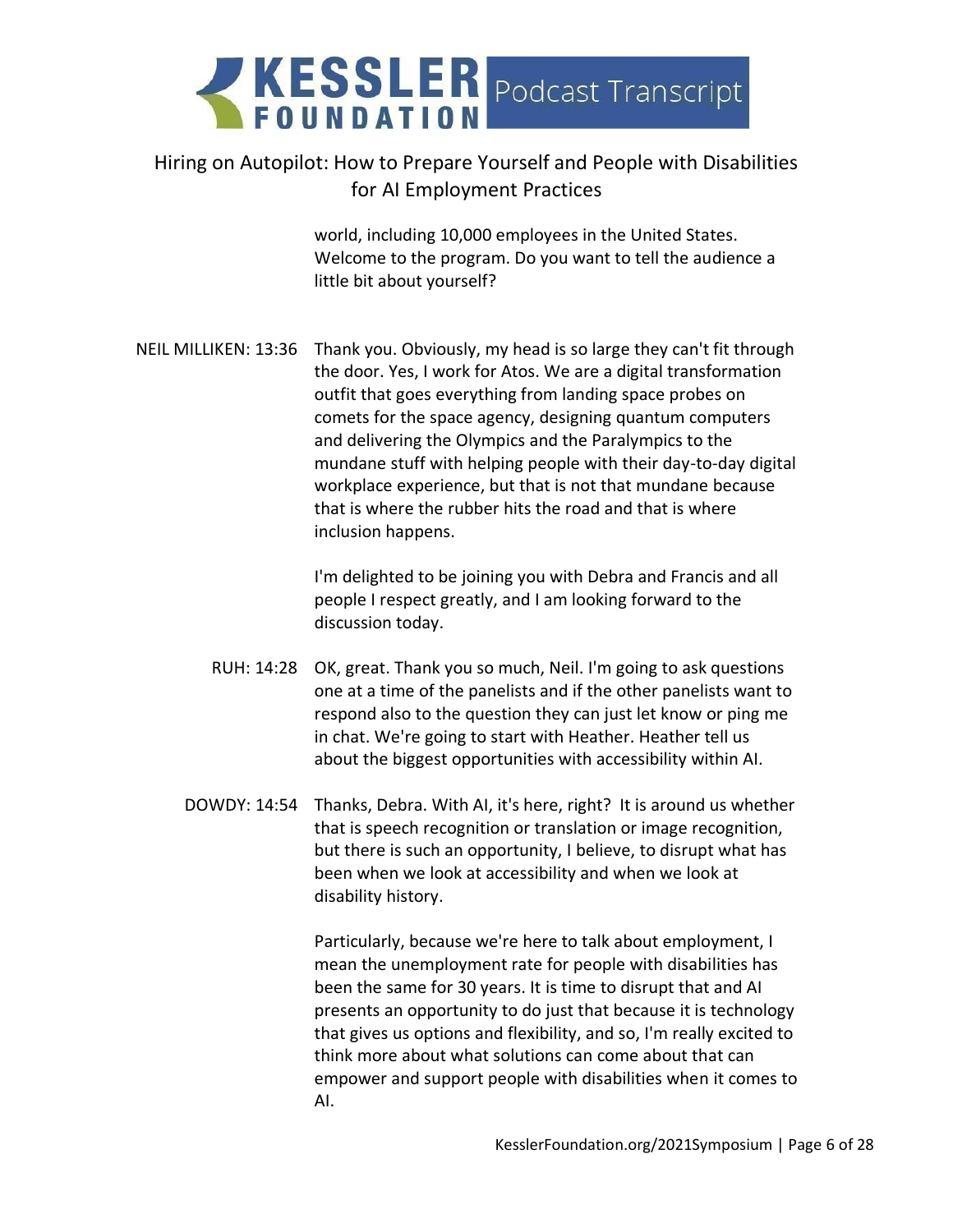### Hiring on Autopilot: How to Prepare Yourself and People with Disabilities for AI Employment Practices

When I think about disrupting, I think about an opportunity, not just to create tech for being cool, but to change the culture, one of my favorite projects to talk about within the AI for accessibility program is a project by researchers at Vanderbilt University and they are developing a virtual job coach for people living with autism to prepare for job interviews.

Their very much job coach can detect stress levels and eye gaze, and it is the job coach that actually adjusts the interview based on how the candidate is doing, and what that means is it is us, the environment that adjusts.

So many times, we talk about, well, the person with the disability should adjust, but here is an opportunity for technology to support and allow us to make the environment more accessible, so I think there are lots more opportunities to change what has been and certainly to empower people with disabilities through AI.

- RUH: 17:20 Excellent points, Heather. Frances, I'm going to go to you next. How does AI affect the entire eco process beyond just recruiting? Maybe it is not that easy, but I know you got this.
- WEST: 17:36 Thank you for the question. I agree with what Heather just said that this is a time for huge disruption. We have heard a lot of, frankly not so pleasant or not so positive news about AI's impact on employment, in this case, we're talking about people with disabilities.

I can tell you that AI employment kind of bias issues exist for everybody. Any underrepresented population, if you look at the latest there was an article published by AI Now Institute out of New York City. The whole 36 pages about how women are being discriminated against by AI.

So, the good news is we are in this together, so to speak. AI as a technology absolutely needs the community participation, which is a great thing, because historically when you talk about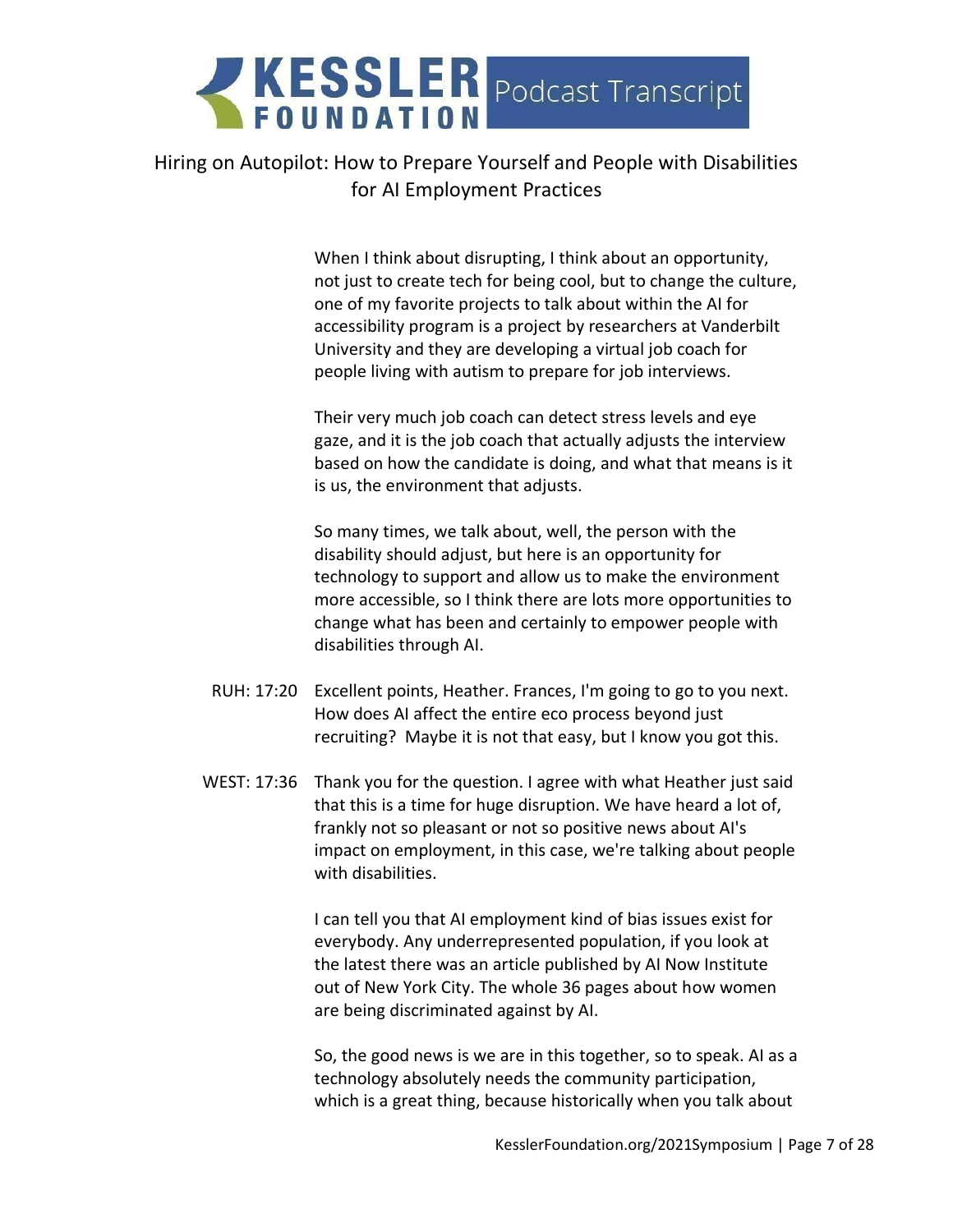### Hiring on Autopilot: How to Prepare Yourself and People with Disabilities for AI Employment Practices

technology innovation, it is usually a few people and most cases men in the garage or in a back office coming out with technology that changes the world. AI trying to mimic human this is one technology that all of us need to participate, so this is a great opportunity all of us can play a role.

Going back to your question specifically, there is AI being used in a positive way today and enabling people with disabilities to participate in employment. Just this morning, I tutored about this startup company called Ira. They used remote agent along with AI, for example, to help people in the beginning the application is to help people who are blind or low vision to navigate to go shopping or do things like that.

Since then, Ira has started an employment initiative to help, for example, a person to prepare for interviews and also some of the interviews involve testing, so again, using remote agent plus AI, kind of a combination to assist a person with a disability in the interview process.

There are many aspects of the employment process from identifying the job through a job board that the AI can help to funnel, filter all the way to preparing for the employment to actual employment and post-employment in the workplace. When we talk about AI, we should think of an entire ecosystem and where some of the issues that we need to keep an out our, but where are the places that we can deploy AI and help with productivity.

RUH: 20:45 Excellent points. I want to bring in people -- I want to bring in the audience when possible and we have at question and so Neil, I'm going to ask you to come on, because this was a question, I was going to ask Neil anyway. I should have done it at the beginning, so I apologize. What specifically is AI and she goes on to say what steps can we take to help facilitate success for those who we work with who have psychiatric disabilities? Neil, you don't have to answer the last part of it until -- we can do that later, but we should talk what is AI? What are we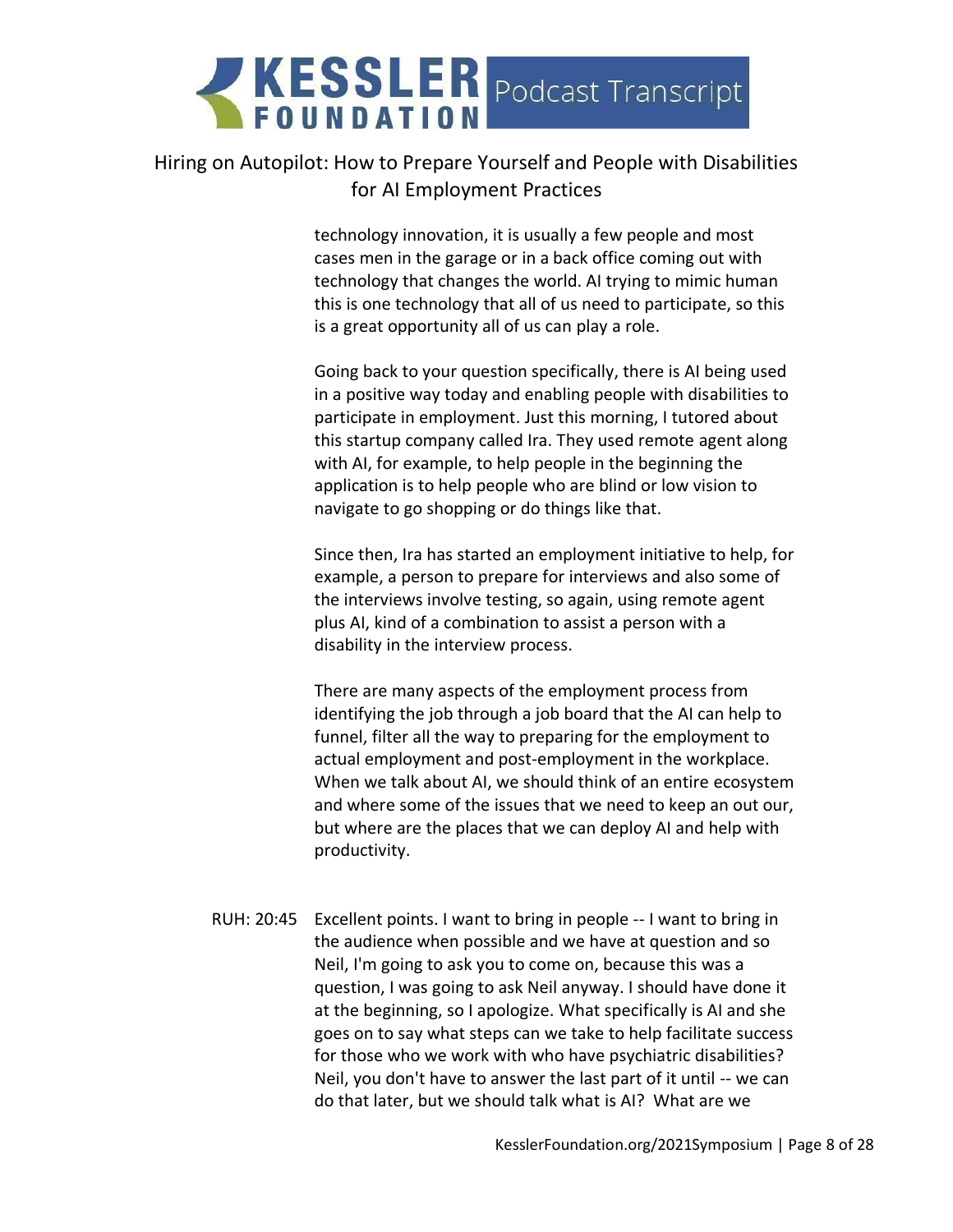### Hiring on Autopilot: How to Prepare Yourself and People with Disabilities for AI Employment Practices

talking about here? If you want to dig into the other part of the question, we can do that now or we can do that later.

MILLIKEN: 21:32 OK, I think there are multiple definitions of what constitutes artificial intelligence. We had an interview with Joanna Bryson who was in the Google's AI ethics committee that imploded. She defined AI extremely broadly, which essentially was anything that humans invented that enabled other humans to do stuff that they would not be able to do before. It was taking away the effort of doing something. She even defined power steering as AI because people who were not big and burly to be able to drive. Most of us understand AI to be something different to that. It is built upon machine learning, and that really when we think about whether something is intelligent or not, we're thinking of this virtual assistance that is becoming more human-like. It is not human. Essentially, it is the collection of these different machine learning tools, the speech recognition, the text-to-speech and the combination of them put together in a way that becomes quasi-intelligent, so we have these rules-based systems that enable decision making or processes to be carried out.

> They facilitate greater speed and greater efficiency, but as people mentioned with speed and efficiency also comes risk because the processes have predicated on data, and those data sets contain historical bias and that is one of the challenges that we have as practitioners in the space is understanding the bias and trying to work to remove the bias.

For psychiatric disabilities, I'm not a specialist in psychiatric disabilities, but I have a background around cognitive accessibility and there are definitely elements that can help simplify stuff. IBM is one of the, or that first created text simplification tools that used AI to remove the complexity out of text that helps people like myself with dyslexia.

As Frances mentioned there are tools to helping people with difficulties in the hiring process with their confidence. I will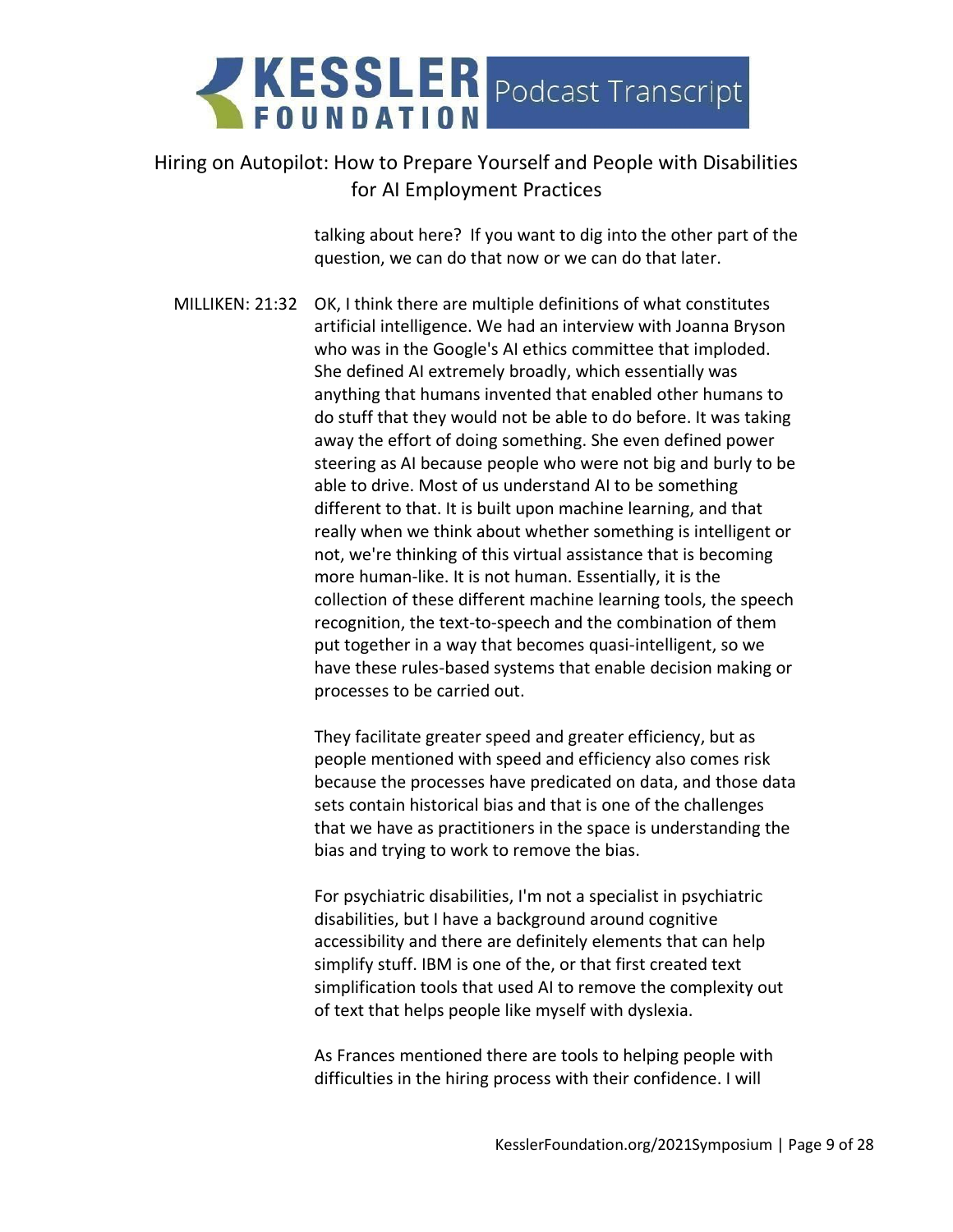### Hiring on Autopilot: How to Prepare Yourself and People with Disabilities for AI Employment Practices

open it up for others at this point, because I don't feel necessarily qualified to talk about the psychiatric side of things.

- WEST: 24:39 I would add one example. I know there was research using AI, analyzing a speech pattern, which one of the key technology outcomes of AI is a lot of natural language processing and as Neil said simplification is one and recognition of pattern is another strong attributes of artificial intelligence. In this case, there was research done on a speech pattern that can predict the onset of schizophrenia, so that is one example of how AI is helping with psychiatric disabilities, it is in the beginning, but it is promising.
- RUH: 25:39 I agree. There is a lot of work that needs to be done. Heather, let me ask you another question, one thing we want to talk about is the current applications and how it is working right now with the recruiting and the HR and all of those different things.

What are your thoughts going back to, you know, what we are living with COVID-19, what are your thoughts on learnings from COVID-19 that might influence the current technology trends that AI can help solve?

DOWDY: 26:22 Yeah, there is so much that we're learning about COVID and the pandemic globally. I think it will certainly impact technology and the future of work for some time to come. I think that COVID has certainly highlighted that equality is not equity. We're all kind of lumped into this pandemic together, but yet there have been inequities in health and racial justice that has surfaced during this pandemic.

> When it comes to the workplace there is certainly an opportunity to think about flexibility. The disability community has been working on flexibility and with the pandemic we have seen it is possible and there are assistive technologies that can help to make working remotely more inclusive and accessible. When I think about being able to turn on captions for a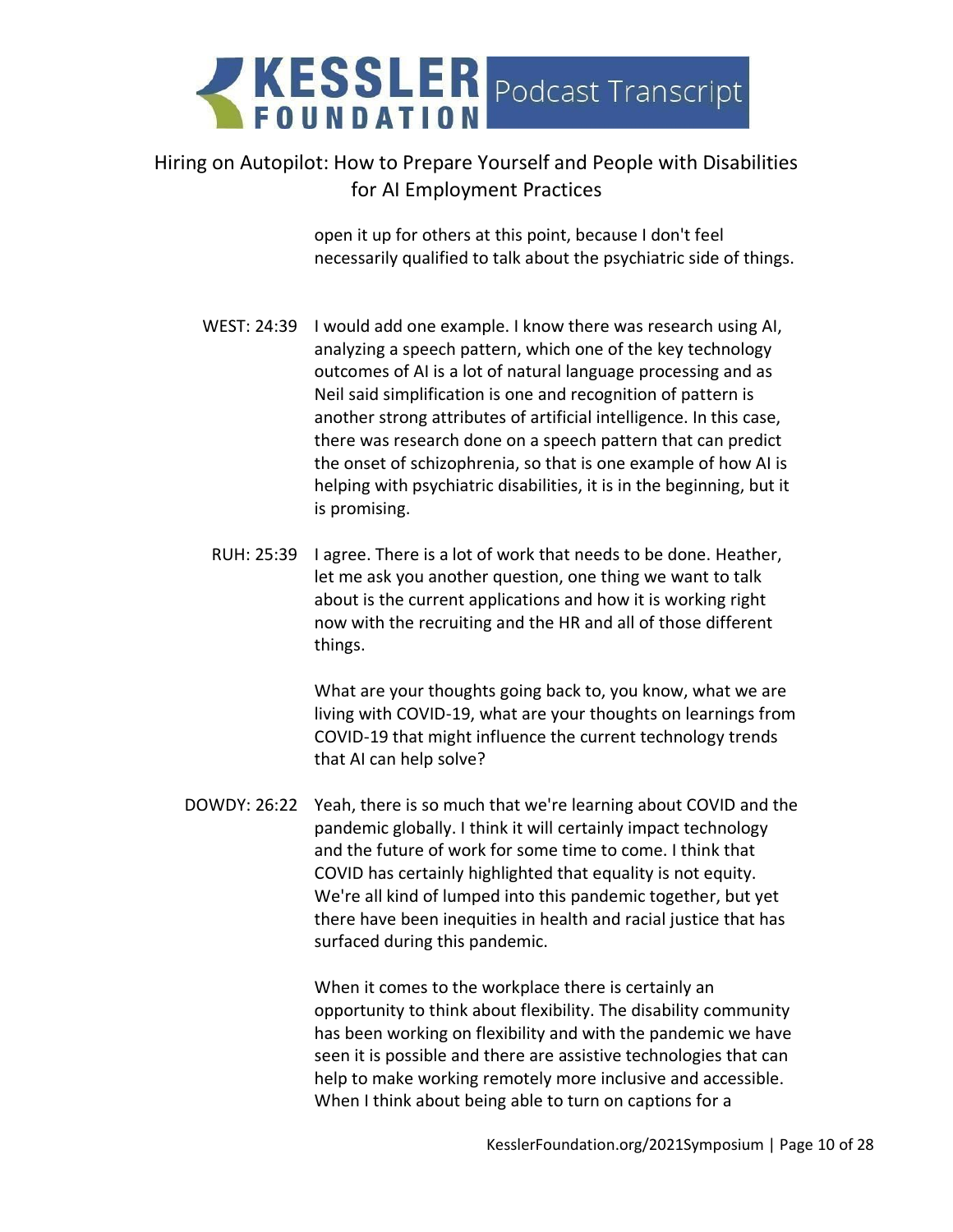### Hiring on Autopilot: How to Prepare Yourself and People with Disabilities for AI Employment Practices

meeting, being able to provide multiple inputs, not just using your voice, but chat and text, this again, points to how well flexibility, not only serves people with disabilities, but it serves us all in living in a time such as the pandemic.

I want to point out the the question earlier, before the pandemic, the mental health and mental health disabilities or the number one growing disability in the world and with the pandemic, screenings for anxiety and depression have increased almost 400% according to mental health America. There certainly is an opportunity for us to have a broader conversation about mental health and how technology can help. I'm encouraged that researchers are starting to think about in an innovation space and we certainly looked at some partners and projects that try to figure out exactly what is the intervention and support that could be delivered to the person with a mental health condition or disability at the right time.

And so to Neil's point that is where AI sort of shines it processes lots of data and can model a little bit of the future based on that, and certainly could help us in coming up with more solutions.

- RUH: 29:35 Well said. Well said, Heather. The next question I'm going to go to Neil. I'm going to dove tail off what Heather was saying, how can AI help recruiters to make the process more equitable and diverse, but what about the candidate with disabilities as well and then I'm going to move to Frances. Thank you.
- MILLIKEN: 29:52 I think there is a double-edge sword here, because there has been a lot of AI tools that have been designed to speed up the hiring process that haven't really thought that much about disabilities at all. They are saying they are removing bias from the recruiting process, but they haven't thought about disability bias, so there is danger there.

At the same time, there are tools that are positively impacting the opportunities for people to apply. So, for example, when you change the language of the job description and the way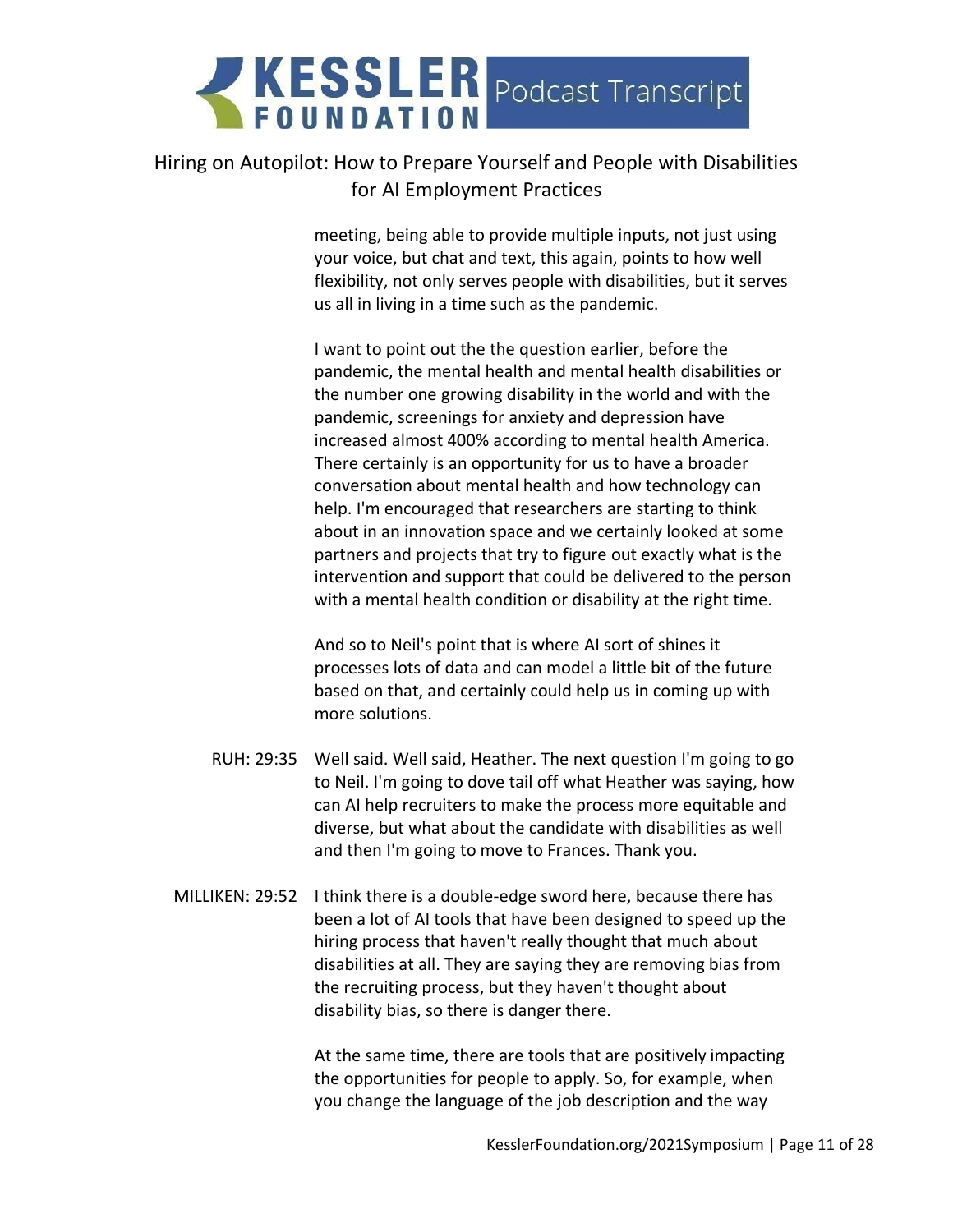### Hiring on Autopilot: How to Prepare Yourself and People with Disabilities for AI Employment Practices

that you describe what success looks like in a role that doesn't require the standard way of describing, "must be able to stand for 8 hours" be a corporate commander, and all of this kind of stuff, removing that language and we have been working in my own organization with an organization, removing that language, removing the sort of the gendered language and the descriptions around how we describe the roles and what we require from people has had an impact on whop is applying for the jobs.

If you describe a role in a very sort of macho way requiring lots of physical effort, it makes it sound unattractive. You're saying to some people, we expect you to behave in this certain way, whereas, when you start using language that talks about outcomes rather than describing how you might do the role then it changes stuff. The process of writing job descriptions is long winded. In an organization of ours where we have 10,000 people, we have lots of job descriptions. One way to make the difference is use AI to go through and scroll the job descriptions and suggest changes and make them.

The other things we can do is things like helping schedule, helping capture the information for people requiring adjustments, making sure we do all of these things quickly. We capture all of this stuff, so I think that is a positive side. I do think there are lots of other things that still need to be thought out, because where we're doing things like using computers to look at people's body language, we may be excluding large parts of the neuro divergence population who don't look at the camera the same way, don't interact in the same way. Where we are doing timed tests, we may be making assumptions about people.

Also, when we're combing through CV's, we use AI's to comb through CV's, we may pick up spelling mistakes, which may be irrelevant to the role that the person is carrying out, but discarding a candidate straight away. How we apply them will determine what the impact is.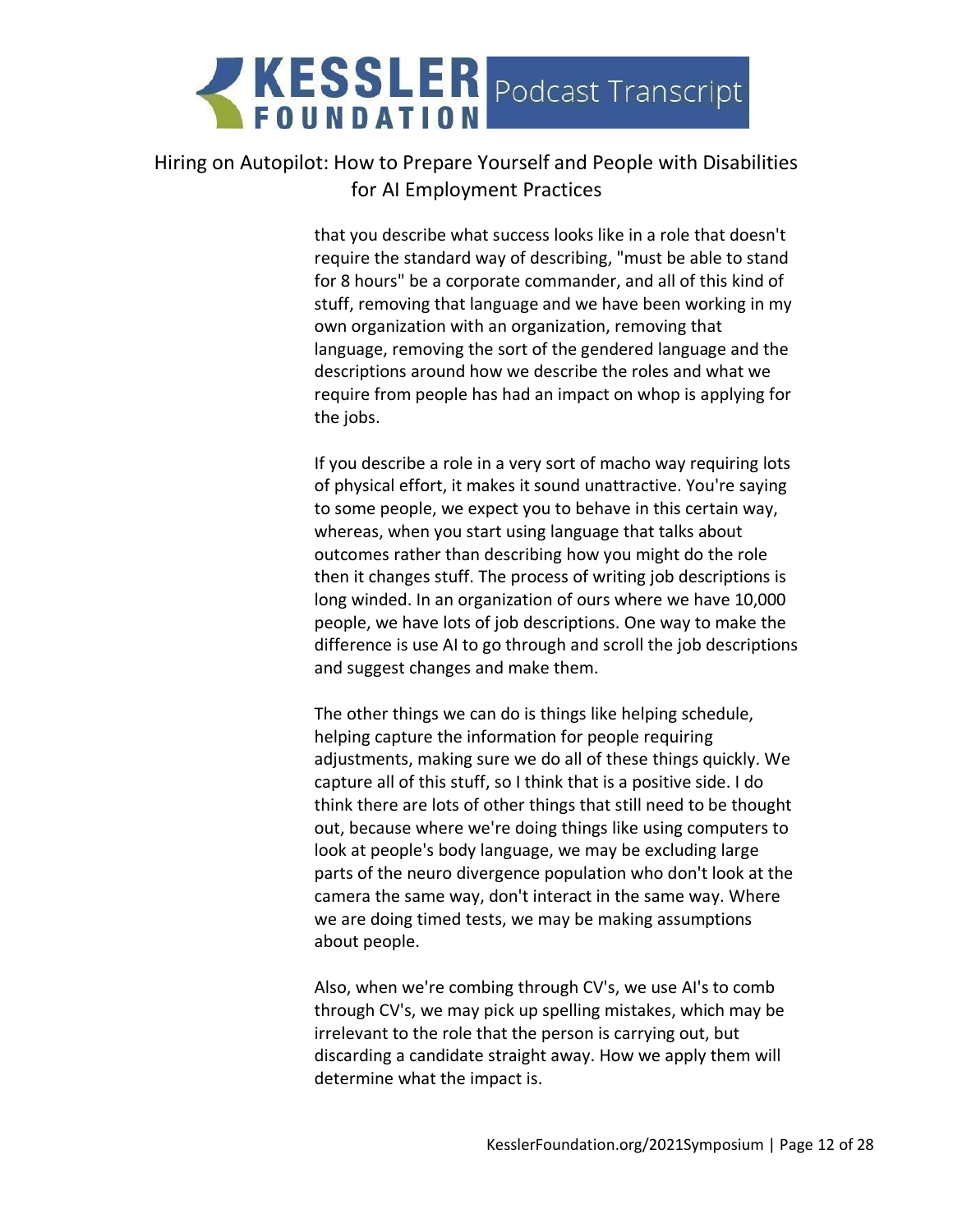### Hiring on Autopilot: How to Prepare Yourself and People with Disabilities for AI Employment Practices

- RUH: 33:34 Agreed. There is so much we're still figuring out. Frances, I'm going to ask at question from one of the participants that goes - - it is close to what I was going to ask you. Joseph Riddle says in hiring employment, how should weed the likely biased data that the AI is learning from an order to ensure AI decisions in the future are equitable?
- WEST: 34:04 This is a very big question. To edit out the bias like Neil said take, you know, a combination of the thinking logic, whoever writes the recruitment application and data sets being fed into the AI machine and the data set could include an example of key words, you know, does it have an intentional or unintentional bias towards that.

Right now, a lot of these innovation occur with the technology company, and this is one of those areas, like I mentioned earlier, there is an increasing awareness of a voice and frankly not just noise, but voice from the communities about how AI, you know, bias are against any underrepresented population can geometrically impact, a negative impact. So, every technology company, especially the big ones, I know IBM, Microsoft, Google, everybody is re-examining their AI strategy, right. There is a trust computing, there is fairness computing, there is ethical computing, so that is a good thing that says everybody is aware that we have to do a lot more than just pushing this technology out, but that does not stop the startups in trying to adapt or adopt AI technology and go to print, so to speak.

This is one area earlier that we talked about it is not just the technology company's responsibility and role in kind of shepherding AI to be fair. It is everybody's role. When I say "everybody" we have to work with the government to make sure the policy has its legislative power, but also as a community level or at the University level, academia has to come together to put, frankly, not just pressure, but design of this methodology to the tech companies and involving real people, real people with disabilities in this kind of use case, design and testing all of their applications that is the only way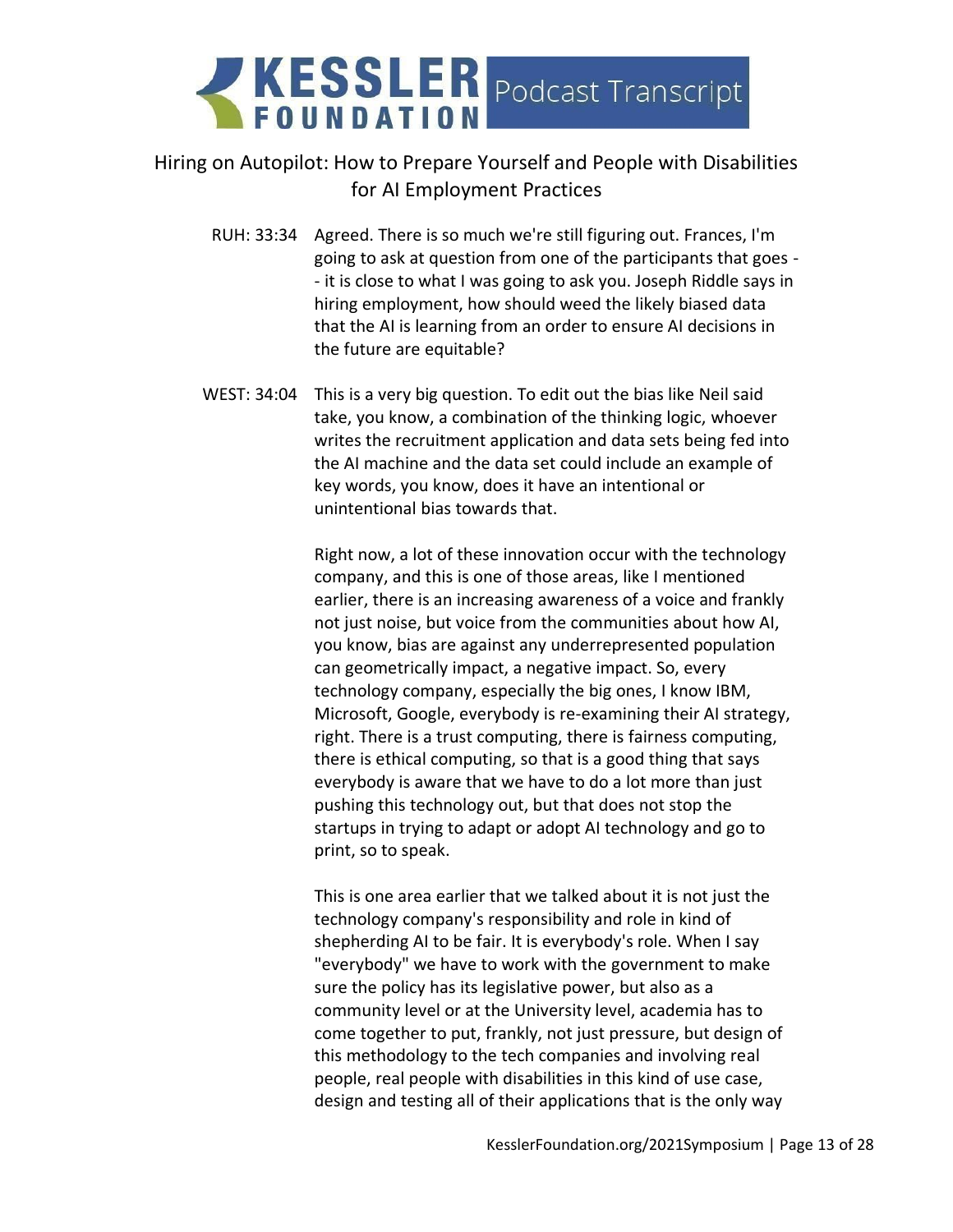### Hiring on Autopilot: How to Prepare Yourself and People with Disabilities for AI Employment Practices

you can step by step to -- in the best ways scenario is to prevent bias being built in, but if the bias is built in because the data set is not correct or comprehensive then add to that data set.

It is not an easy question to answer, because it really has to be a holistic approach.

- RUH: 37:16 Agreed, agreed. There are two questions from the same person and I'm going to talk about that. They are great questions. The recruiting process is now online, and not person centered. A majority of the intellectual and cognitive disability talent don't have a college degree. Supported employment agencies often target this talent pool for minimum-wage job, stocking, cleaning, is there an appetite for companies to invest on-thejob training and apprenticeship for IDD talent, not just autism to be hired. You can decide by show of hands who wants to take these on, but there is no standards to certify that ATS is ethical or has limited bias. I just want to say I was actually reading is AI the enemy of diversity and here is a quote. AI skeptics roll out a 2018 story about Amazon, which scrapped an AI-driven tool because it was making choices in favor of male applicants for software development positions. Because the algorithm was based on data from past success story, the majority was white and male, it gave lower scores to candidates with female attribute, such as those who attended an all-women's college. I thought his point about whitening up a resume is funny and scary. Who wants to take this on. OK, Neil, we will go. You.
- MILLIKEN: 39:21 I will take the first one. So, because my organization is actually active in this space, so we are taking on placements and during COVID for supported placements in the UK called can kick start where we are supporting neuro divergent candidates to come in and work with us. It is not just an autism-hiring program there is a wide range of different neuro divergent conditions. We are doing this.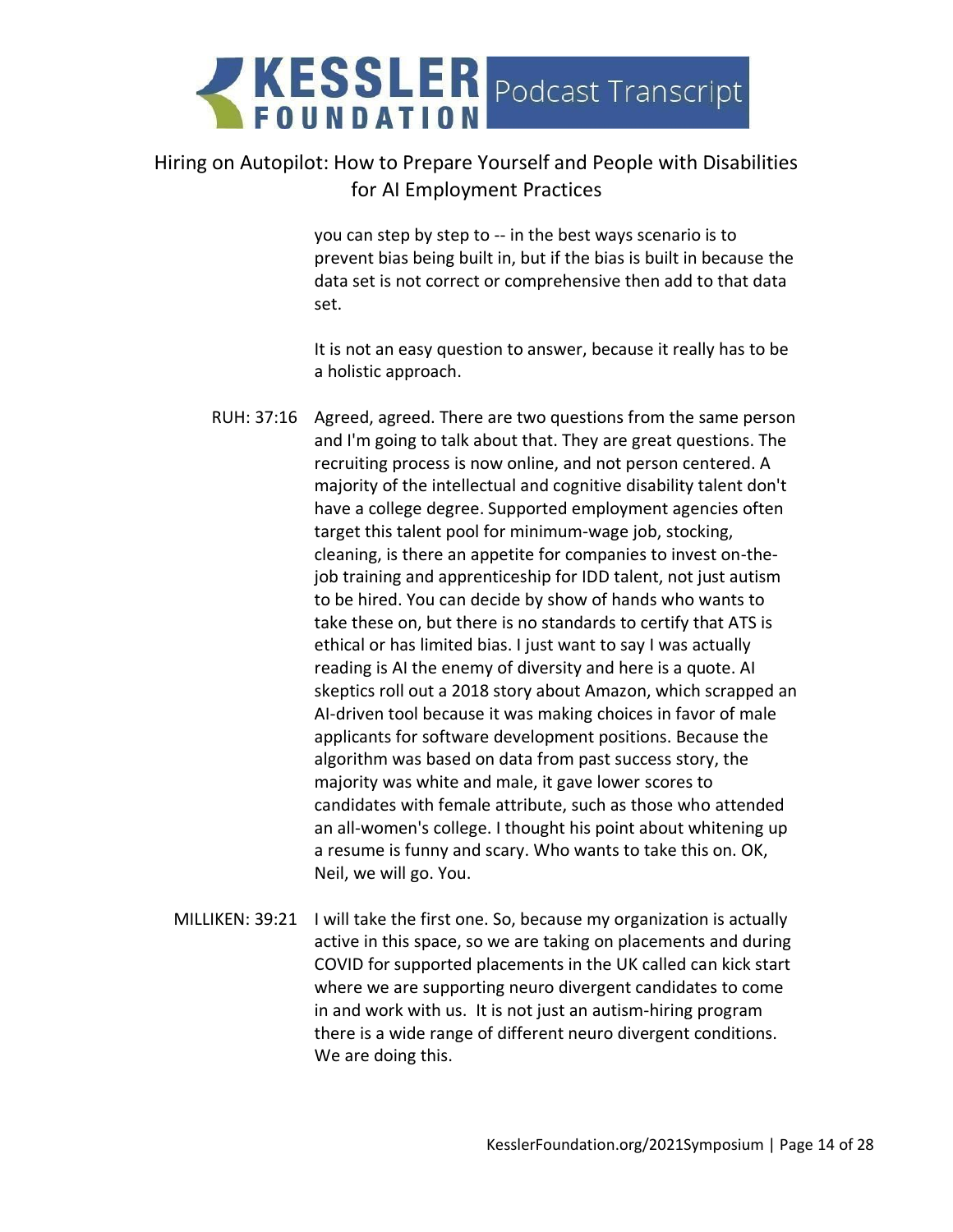### Hiring on Autopilot: How to Prepare Yourself and People with Disabilities for AI Employment Practices

We recognize that the standard process does not work for everyone. I had my fair share of bad interviews as one of those people that you class as having an intellectual disability. So, I fully support flexibility in the way that we assess and hire people whether that be through job trials or alternate means. I think there is no single solution to this, particularly with cognitive even within the cognitive accessibility community, different conditions conflict and contrast, so what might work for one group won't work for another. Having that flexibilities, having that understanding that you may need to assess the multiple modalities is really important. But also, just running these programs and making sure you get people in the workplace where people can understand there is value and these people add to the life of the company, to the ideas of the company, the perspectives they bring are different and that in of itself is valuable. It is a worthwhile effort.

So, I think yes, we see the janitorial jobs and I'm keen to find ways to move away from disability employment programs being at that low level. What we need to find is careers, what we need to be supporting is careers and actually then artificial intelligence, once you're through the door, through tools like speech recognition, which has supported me through my career. I would not have gotten my MBA without speech recognition then it is useful. You can have the assistance, the Cortana's of this worlds, the auto suggestions, all of the spell checking and the grammar checking, and all of this stuff helps you once you're through the door. We have to open the door in the first place and the challenge is with some of the innate biases and the reinforcement of company culture, because we already defined success. Frances once said I'm as 42L. She described me as a 42L, because I'm male of a certain height and probably certain chest size. You were being generous at the time. I probably fit that jacket now. I fit that white male, mid 40's, trope of what a leadership looks like and we need to be thinking for a successful organization -- I do apologize - essentially, we need to be taking much greater care of making sure we are diverse, and we have go from the widest pool of people, so we get the widest talent and the widest perspective.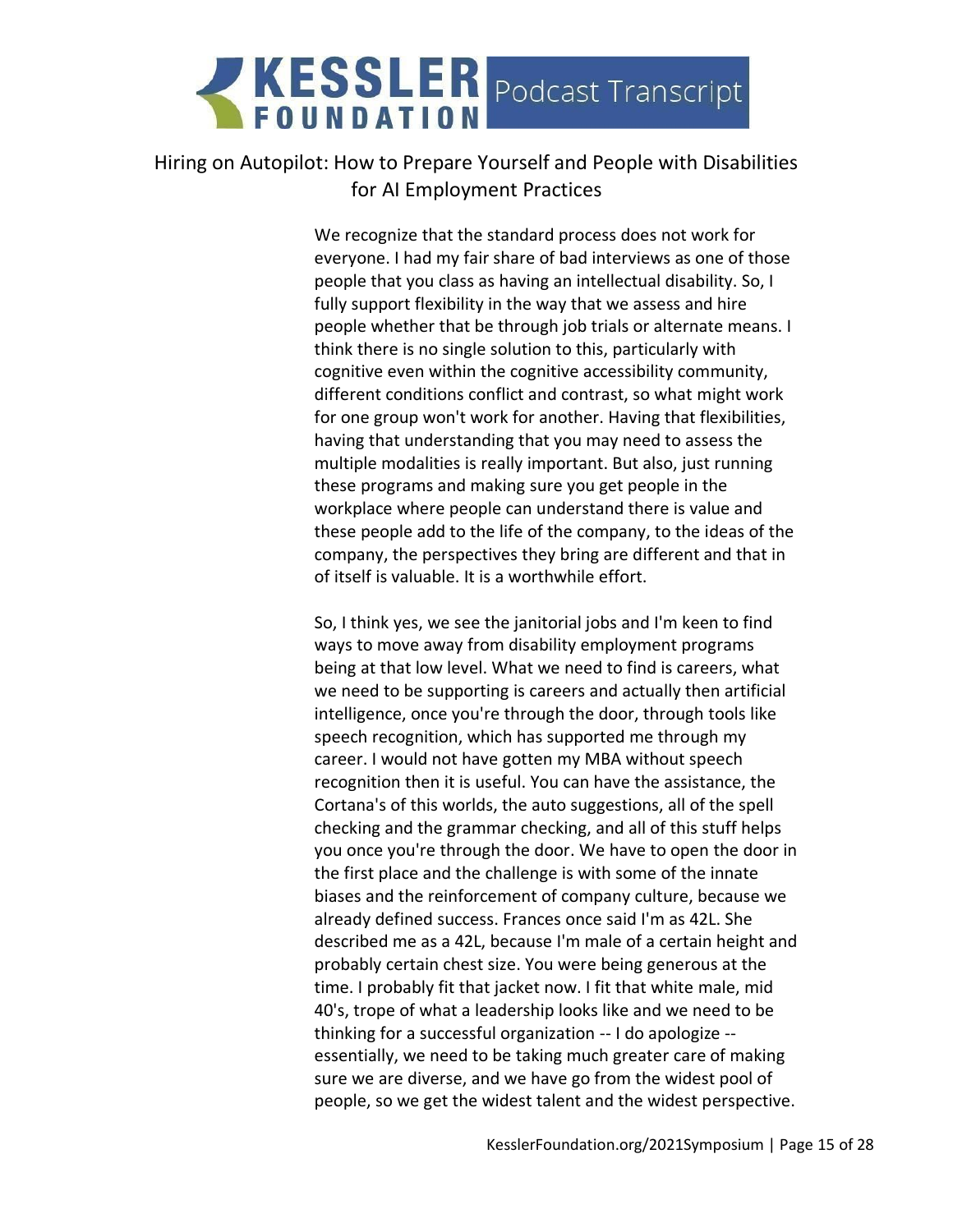### Hiring on Autopilot: How to Prepare Yourself and People with Disabilities for AI Employment Practices

That means the AI data sets that we are training from now don't cut it, so we need to work to build better ones and that means working in consultation and collaboration with the community.

RUH: 43:32 Well said.

- MILLIKEN: 43:33 Speaking of community that was Caroline Casey ringing me.
	- RUH: 43:44 Elaine made a comment in the message to me that sort of goes along with the drop we need to whiten our resumes and I don't know if anyone wants top take that on. I will say I don't want us to whiten our resumes, but at the same time it is important for us to get jobs and so sometimes we have to understand the limitations of what we're working with and right now there is a lot of changes taking place and I don't know Frances and Heather, if you want to weigh in on that. Go ahead, Heather and Frances looks like she does as well. Heather let's goes with you first then Frances.
	- DOWDY: 44:24 Definitely. I love the questions coming through. Pipeline is important and both questions are related in the sense that I tend to say tech is as bias as the people making it. We really have to sort of shift the way we look at bias to be more of a spectrum and figure out how to reduce it. if someone said your website is accessible, you have to test that in order to know that.

I get wary of solutions that are like, this is going to be no bias. I think that when it comes to the question about, you know, resume and what has worked historically, it goes back to data, which Frances talked about. The truth is there is what we consider a data desert when it comes to inclusive data sets that include people with disabilities. So, we will need organizations that can collect more data. We will also need practitioners at companies to really ask questions about the solutions, the AI solutions and the decisions that are being made.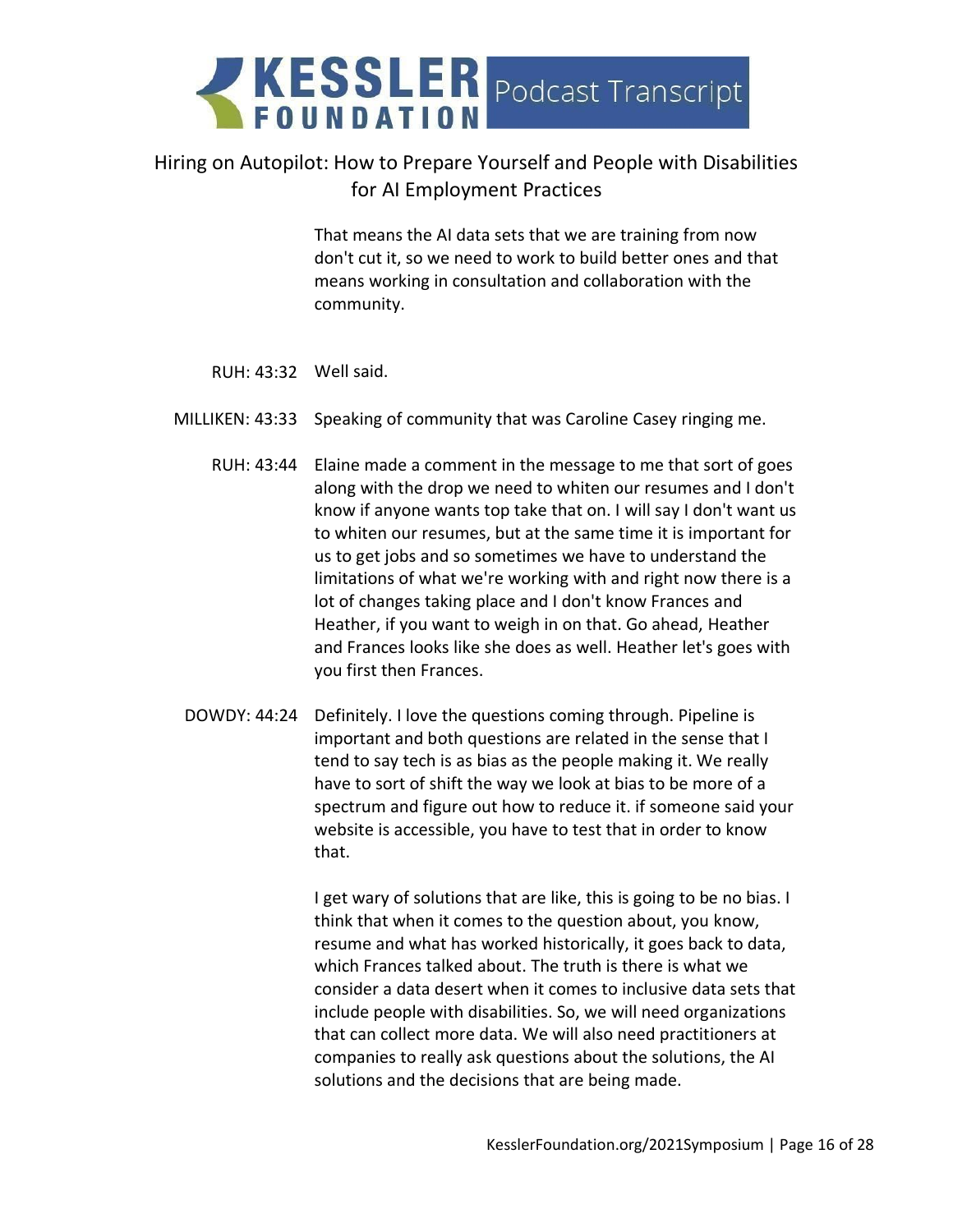### Hiring on Autopilot: How to Prepare Yourself and People with Disabilities for AI Employment Practices

If the AI system is set up the individual and decision making, what data sets were included? We started talk about data sheets in the industry, where you can dig in to see if the AI model was, the machine learning model was trained on an inclusive data set. There's a lot to be said here about the fact that, yeah, at the surface, AI is great at modeling the future based on the past, based on history, and I think in order to change that, because history has not worked well for marginalized communities, including people with disabilities then we're going to need to make sure these data sets are inclusive and the disability community are involved in collecting that data and there is transparency and accountability, also holding the value tension of balancing privacy.

RUH: 46:59 Frances?

WEST: 47:01 Oh, yeah, so I do want to say the question earlier was about do we need to whiten the resume. There is beginning to have a movement to move away from the traditional concept of resume. I can point to the example in this case, IBM, a former chief executive officer started this movement called the newcollar initiatives. So, historically, we have white collar job, blue collar jobs and now there is a new concept of new-collar job, you don't have to have a college degree. The focus is on your ability and this is one thing that AI, as overtime can help, because like Neil and Heather says, AI is good in processing large amount of data and as we go further and further into the future, we can begin to categorize people's abilities, not resumes. In the not so distance future, we will be able to match in people's abilities and we're beginning to see some beginning of that. There is employment company, a new company called inclusively using artificial intelligence as a backbone focusing on people with disabilities employment understand what their abilities are and what, instead of calling accommodation, they call it success enablers to mix it up, so they can present to the hiring companies at different kind of profile or narratives and stay in the past.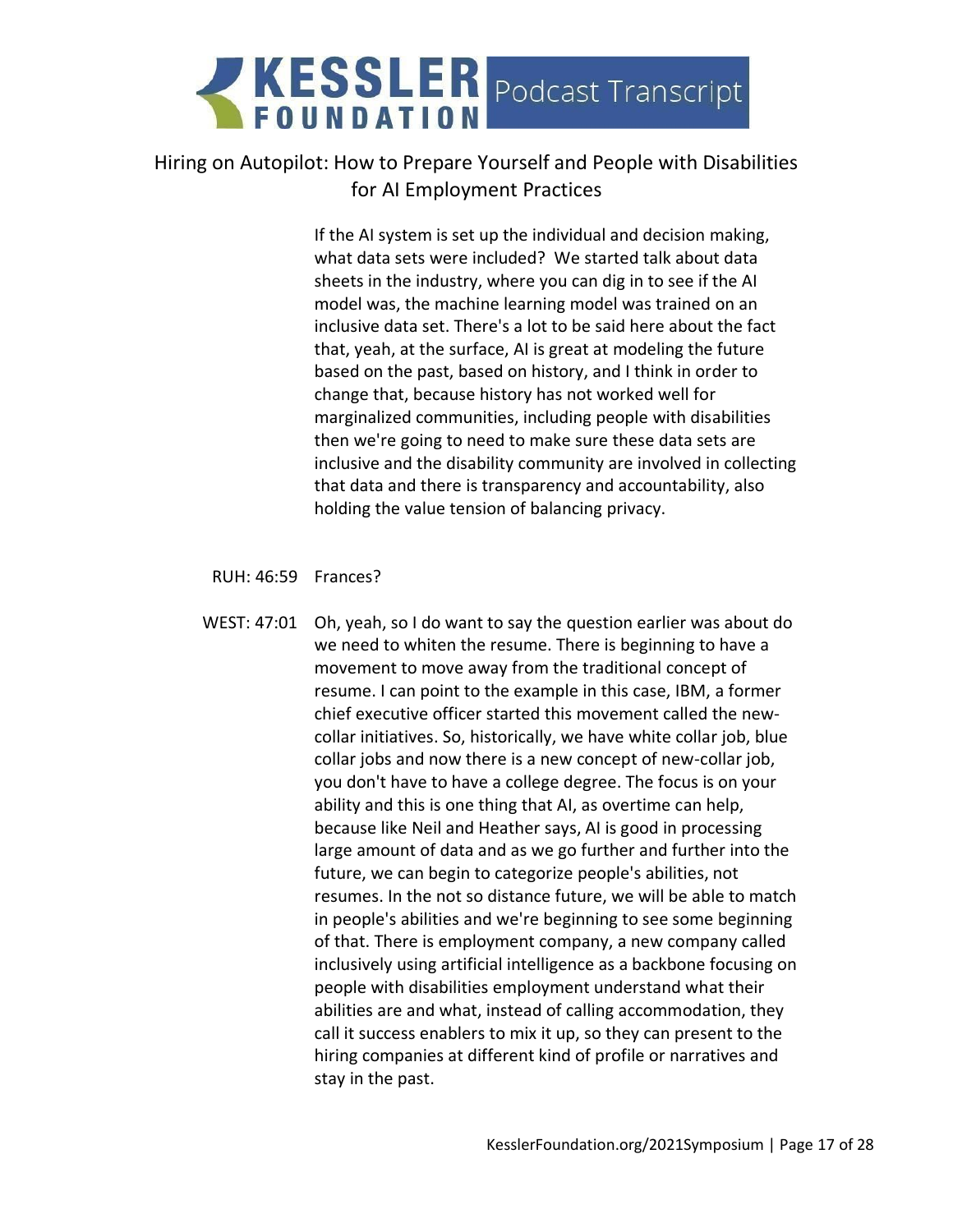### Hiring on Autopilot: How to Prepare Yourself and People with Disabilities for AI Employment Practices

That is why I'm bullish about AI because we can change the old thinking like resumes. You probably know universities are throwing away SAT's tests now, I think Harvard next year, their mission does not look at SAT as a standard test. We know a lot of people with disabilities are not in the bell curve in the standard. In my way of thinking, they are edge workers, edge thinkers because they are unique and different. Again, these are just a couple of examples that I think are the trend of technology and the trend of employment as a stance is beginning to change and if we harness the power of thinking and participation of the strong disability community then we have a change -- we have a real good chance to shape the future differently.

- RUH: 50:10 Well said, Frances. I would like to ask and this is a great question, how can people with disabilities to make sure their voices are being heard? I know there are initiatives all over the world to make sure we are included in the data sets, but I want to see if you have any specific things you want to address with that question or comment.
- DOWDY: 50:43 It is an opportunity for community partners to help in serving the disability community and collecting this data. Again, it is important to be principled in doing so, because we have to balance privacy, but be transparent when we're creating inclusive data sets. I think some folks are more comfortable disclosing their disability to an NGO because there could be implications. Being clear about how that data is being used and the benefits of making these inclusive data sets is important, but I do think there is an opportunity for community partners to get involved and sternly companies are looking at it and how we address it with the products that people are using, and really giving people the opportunity to opt in on whether or not they want to share and make those solutions better.
	- RUH: 51:52 Well said. Well said. Neil, do you mind answering the question that an anonymous attendee sent. Many individuals have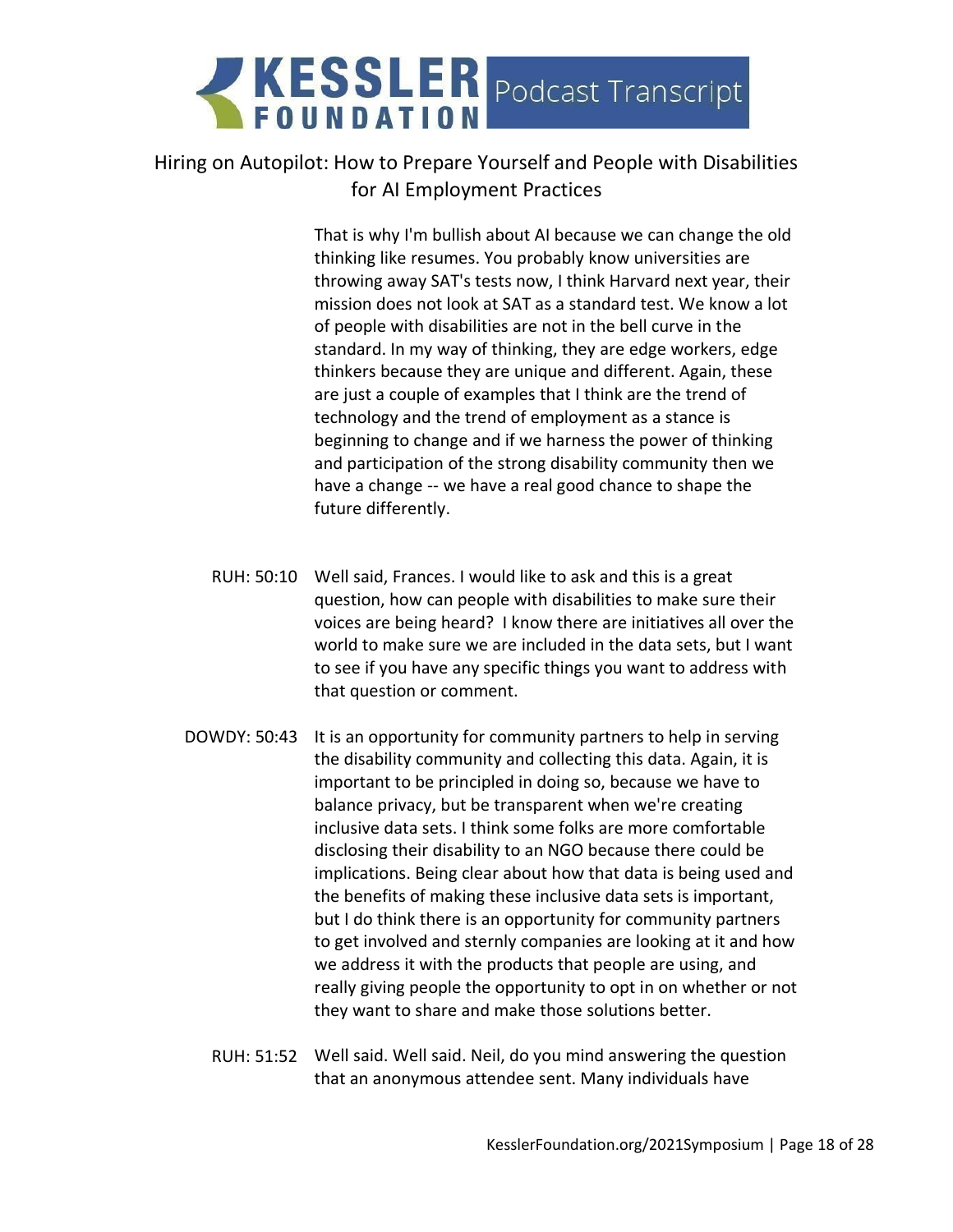### Hiring on Autopilot: How to Prepare Yourself and People with Disabilities for AI Employment Practices

trouble using speech to text because of their accents or speech is not accessible by the tool. Any tips or suggestions?

MILLIKEN: 52:26 Yes, OK, there are multiple layers to unpack here. Speech recognition has been around for a long time, but it is getting better exponentially and fast. At the same time, there are still challenge, particularly for people with speech impediments and particularly for people with strong accents. My wife is not a native English speaker. She is from Southeast Asia. She dictates in her own language and it is fine. When she tries to talk to Siri, she complains that Siri is racist and sexist, because it only responds to me. So, I can tell Siri what to do and Siri will behave, but it won't for her because she is falling outside of what is recognizing as the accepted models of speech.

> There is work on the way for all of the main voice systems to look at nonstandard speech models to improve this, so speech from the deaf and hard of hearing community, speech nonnative speakers. I hate to say be patient, because I would not be patient if I was in your position either, but it will improve.

What we have seen is where machine learning is really good, is the quicker it learns, so keep shouting at the smart systems, keep trying to correct them. Don't get disheartened. I spend a very tough few hours outside of Glasgow in Scotland teaching a bunch of people with thick Scotland accents to use speech recognition. We got there in the end, but with the automated systems, the training does not happen immediately. It gets sent back and only if you allow it to have a data, so there is another issue, which is trust. Do you trust the big corporations with your data that they are not going to be listening to you, they are not goings to be identifying you to enable them to take that and learn from it. So, it is a question of sort of what do you give and what do you take back?

RUH: 54:59 Well said. Heather, I want to ask you the next question and Connie Hawk, I'm still learning about AI. Will the AI have the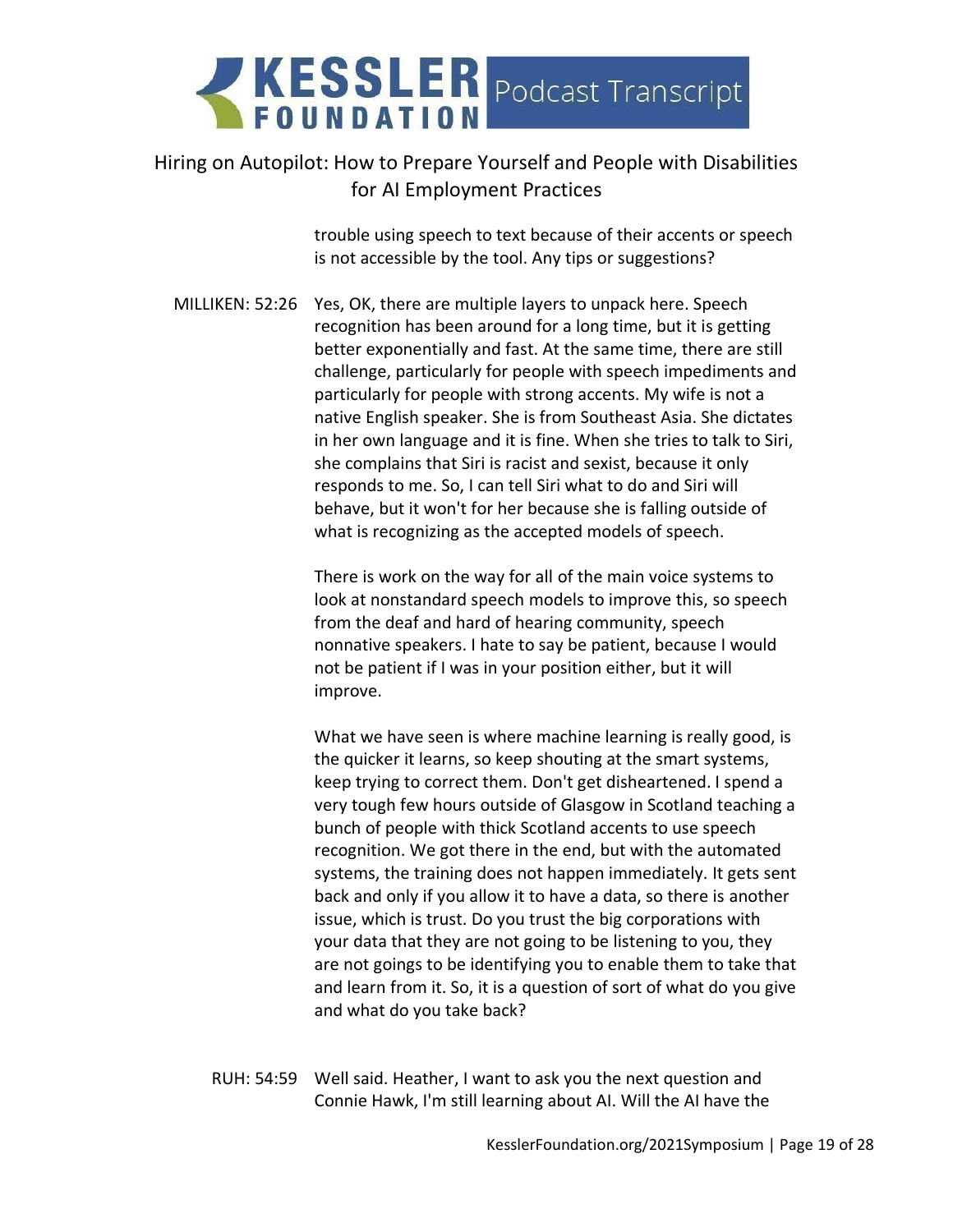### Hiring on Autopilot: How to Prepare Yourself and People with Disabilities for AI Employment Practices

ability to work as an ASL interpreter at the deaf person's job interview site?

DOWDY: 55:21 Oh, good question, right? The deaf community wants to know, and we are along ways off from that very much so, because of the need for more data sets with Sign Language. I will also say certainly the approach is not to replace Sign Language Interpreters, but I like to think of AI as put the super in human. How do we complement them? How do we make it easier for them to do their job, so perhaps they are doing something else, so one way in which we're looking at that is a project at RIT, the National Technical Institute for the Deaf and they are looking at all hybrid caption model?

> Traditionally, at university, you might have a Captioner that is typing during the class and then there is an AI solution that is automatically picking up speech recognition, and so there's the solution where they are trying to bring both of those together, the human Captioner and the AI solution, so that by you leveraging some of the automatic captions then the Captioner is able to then correct, spend time correcting the mistakes and making sure the data set improves and the solution improves, so I say that to say the focus is how to complement our jobs and how to make it easier for us.

RUH: 57:02 Well said. Frances next question. I have my own question, but we're getting such great questions from the audience I want to make sure to get to all of them. Tracy made some great points and asked a question, as is the case with any technology it can be used well or abused. Voice mail, you can hide behind it or provide timely responses easier. We integrate autism employment advisers have been working with higher view and on demand AI based platform to make sure it is autism friendly. I think the real issue is ensuring that we, the individuals with disabilities and their advocates have representation at the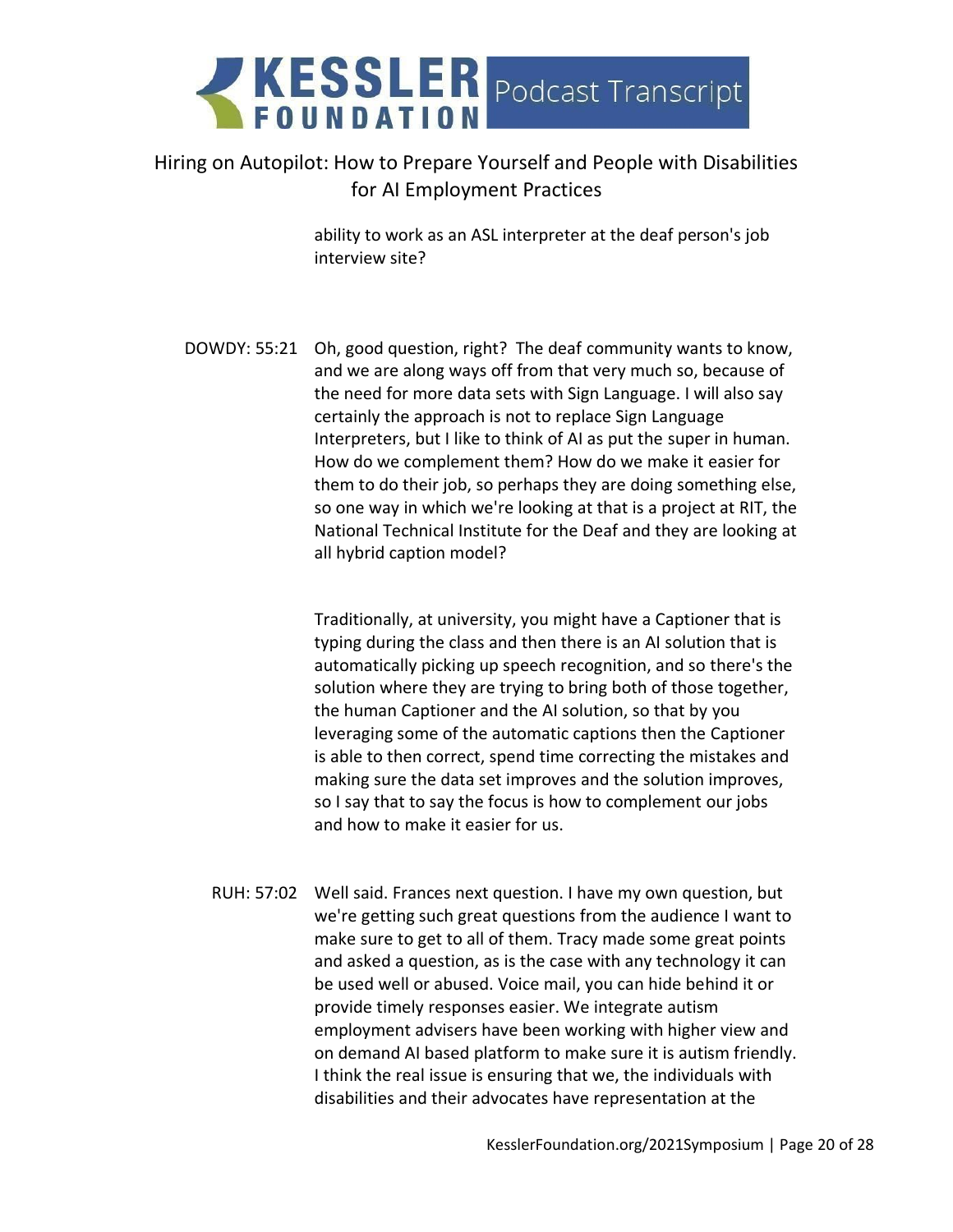### Hiring on Autopilot: How to Prepare Yourself and People with Disabilities for AI Employment Practices

development level, companies creating the new solutions need to be testing the platforms with various populations, which others have said. As an extends of what Heather said, how can each of us and represent more layers, can we have the Kessler seal of approval or like the underwriter's lab to ensure this occurs.

WEST: 58:23 This question actually gets to the essence of my being right now. Many of you or some of you may know that I have been focusing on trying to really help, for example. The application of AI is coming out of the startup, right, you have tech companies that create the AI platforms, but the usage of AI technology to create health care solutions is actually in this kind of a startup world. So you are right that collectively as a community, if we can begin to really educate the entire ecosystem from incubation to innovation to design process in making sure people with disabilities boast their point of view and their needs are in the technology function and feature is integrated.

> Right now, we don't have that process and AI, the entire AI world, if you read any business articles, you know tons and tons of, we're talking about billions of dollars, not million, billions of dollars, the faster the startup goes, if we are not in there, the faster the negative impacts are going to occur. So, I think there is more to be done in integrating, but from a -- integrating people with disabilities mindset and understanding the process into the "development." When I say development, I mean the entire ecosystem, especially in the startup, because they are the ones that are creating these solutions that affect all of us on a day-to-day basis, so a great question.

KATZ: 01:00:44 You guys are having so much fun, I'm going to jump in here, because we're getting towards the end. I'm always the practical person and I want to kind of ask a question for some of the people who are actually working out there as agencies. If I take somebody to a job interview site and first they have to fill out an online application and it times out, and then I find I can't get through the system because I can't -- that person cannot get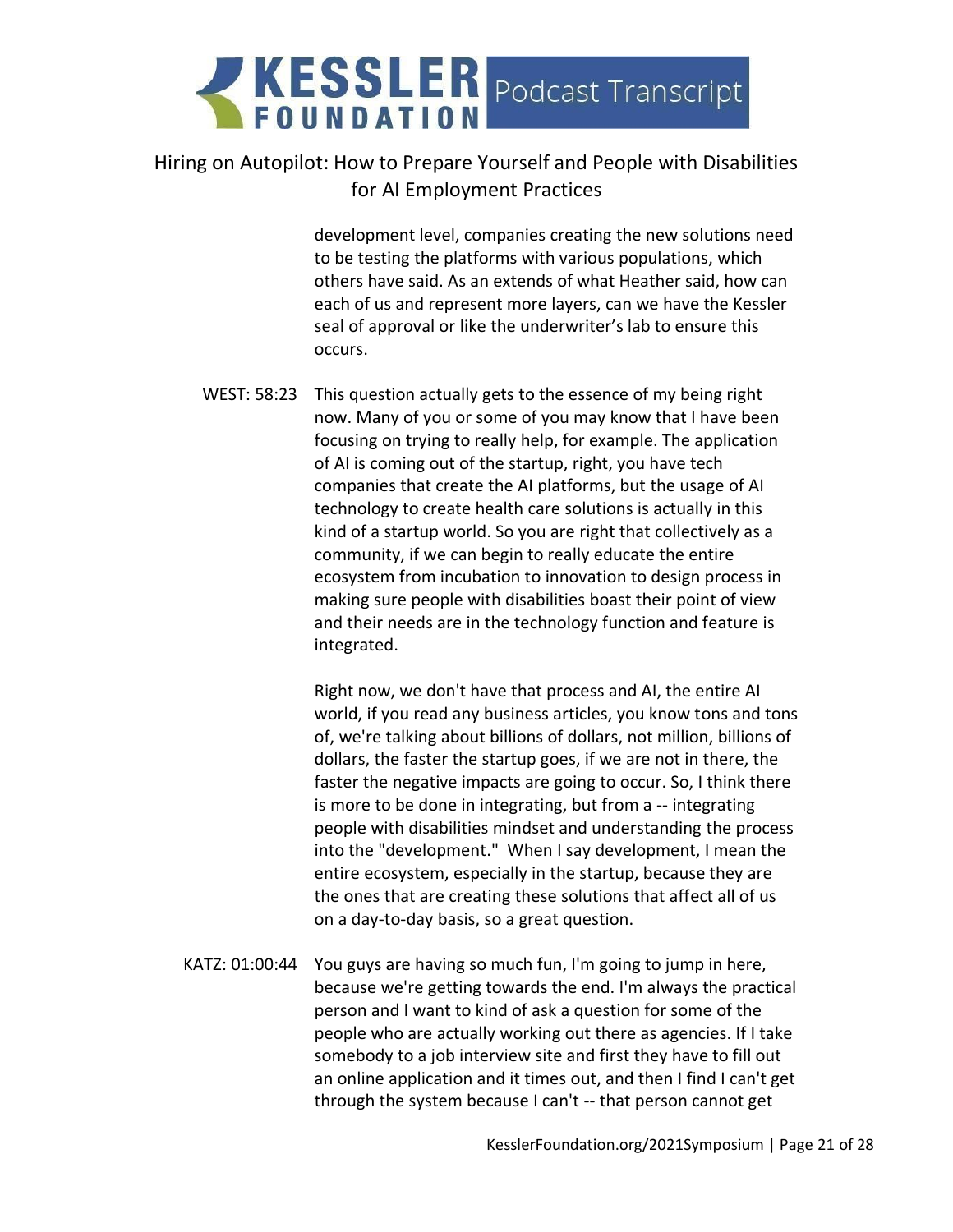### Hiring on Autopilot: How to Prepare Yourself and People with Disabilities for AI Employment Practices

that application, what do I do? How do I help that person who I'm trying to get employed get through that system? What are some of the steps I can take?

- DOWDY: 1:01:27 I will chime in and say that sitting back and looking at how to design the user experience from end-to-end is not new to AI, but it is still very cornerstone to build an accessible experience. I think that in the case of providing just access from the get-go, it is important to give multiple modes of input. AI has shown U.S. that we can do that. -- shown us that we can do that. You can provide via text or voice or image recognition of a form, so there are other way, so building in that flexibility and making sure that you look at the end-to-end experience particularly in the mindset of including people with disabilities and thinking through how a person with various disabilities might go through that experience is still really key.
	- KATZ: 01:02:26 Neil, were you going to say something?
- MILLIKEN: 01:02:28 Heather said it for me, which is to make sure there are multiple modalities, because that is what we do right now. We recognize that not everyone will cope welcome the process, so we make it clear that they are welcome to phone us, e-mail us, get in contact if they are interested and we will find a flexible way to ensure that they can apply. It is about signaling that, because we're not going to be able to put every single flexible way online. What we can do is show that we are willing to listen to candidates and accommodate them and find am way for them to apply and make sure that is clear every time we advertise make sure people know that.
	- KATZ: 01:03:23 There are a lot of questions in the chat box. I'm going is there a discussion to make sure that person does not come out of the experience sounding or looking robotic. If you're looking at training through AI, how does that person take away something that is more natural, I think that is the question. Someone want to take a shot at that one.

RUH: 01:04:14 Neil?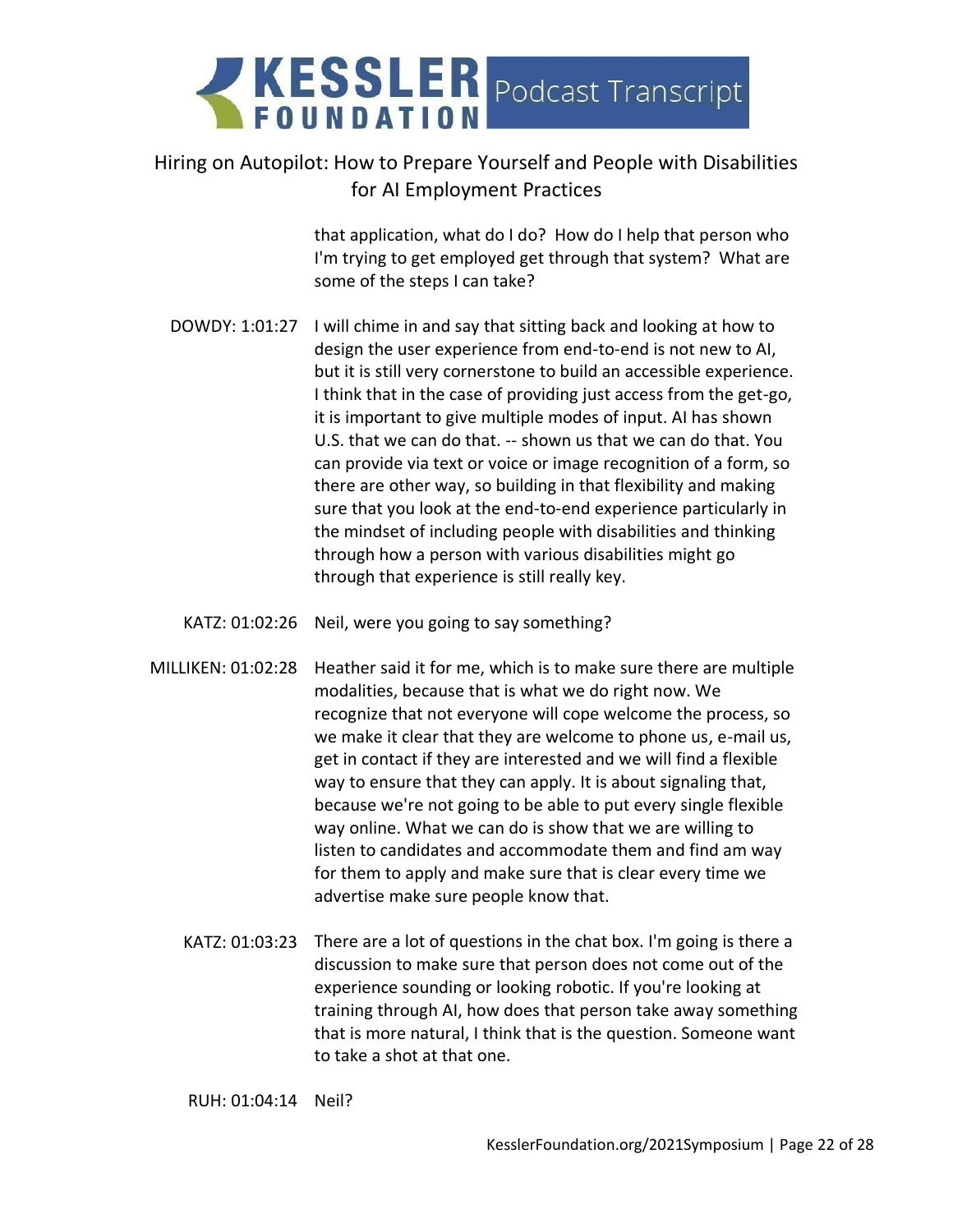### Hiring on Autopilot: How to Prepare Yourself and People with Disabilities for AI Employment Practices

MILLIKEN: I think that is a tough question. I don't think we're there yet. I honestly don't think we're there yet, I think AI is only -- is limited in terms of what it can recognize and therefore it is still looking for patents, so if it is looking for patents and trying to pave you in a certain way and you struggle and you are over emphasizing and you are masking, because that is quite common. People have to feel they have to mask to get through and look neuro typical in the interviews they may overdo it. The AI may not recognize that and I think that is still a danger, because you know, that masking may look to AI like it is the behavior that it is look for when actually it is kinds of overdone and people are going through the motions and the humane probably recognize it as being slightly strange. Whereas you will probably be better off being your normal -- your day-to-day self, so whatever you are on a day-to-day basis, if you have monotonic speech that is fine, what we're looking for or what one hopes employees are looking for are your abilities to do the job that we advertised.

> We far too frequently select for people that are good at interviews and not good at the jobs that we need them to do, so the skills and getting them to prove that is more important than the way they deliver their answers.

- KATZ: 01:06:15 That using skills is really, I think, where even funders are looking at when they look at programs in the field because it incorporates all those people who may not have degree work but have life experiences or lived experiences that can really do the job. There's one topic that we're getting in our community that we really haven't touched on at all today, which is the psychological and personality test that are used through AI screeners and companies. Neil's making a face. I'm sure it's not a favorite of people on this call. But, Frances, do you want to talk about that a little bit?
- WEST: 01:06:51 Well, I think the personality obviously being-- what do you call, the intangible attributes. It is the ultimate challenge of the AI,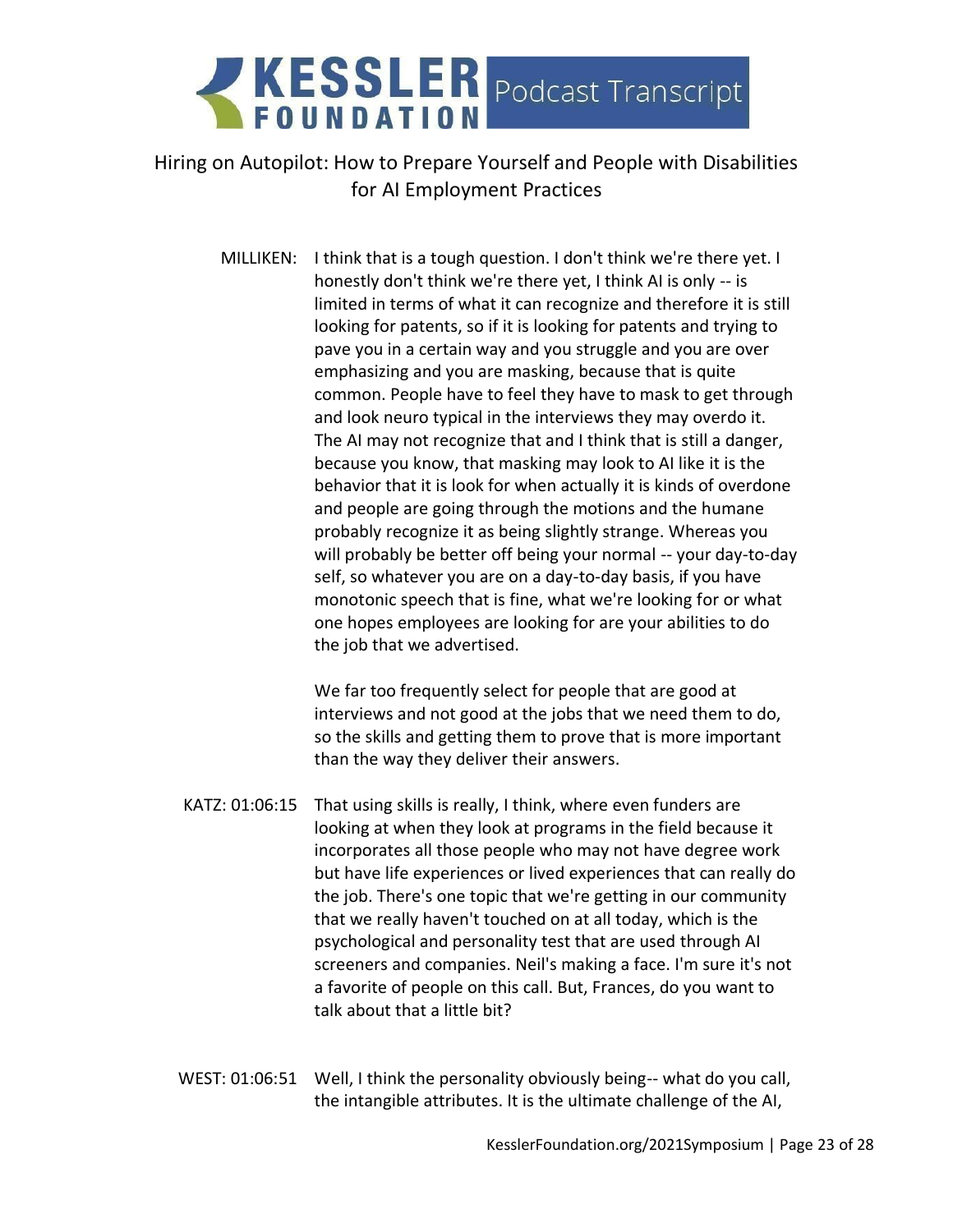### Hiring on Autopilot: How to Prepare Yourself and People with Disabilities for AI Employment Practices

right, because now you're talking about something you cannot logically put a binary decision, yes or a no, and I've gone to college or not. But it is this very gray zone. I think there are companies out there doing the unconscious bias study, for example, matching the facial recognition of the, for example, tilting your eyes or the angle of the body. They can derive certain conclusions or indication whether there is biases or not in the relationship of our discussion. So I think, again, this is one of those area that will become more and more mature. And the Myers Briggs kind of a personality test kind of data set is being, quote-unquote, "study and then absorbed". But is it at the level where, really, can cause industrial strength and has it gone through the testing? I don't think so, but that's another reason why this kind of discussion is important. Because we're still at a very-- I always say that AI's like in infant stage right now. It really doesn't know much yet. So the good news, we still have a chance to influence. But there's actually a lot of hard work ahead of us too.

- KATZ: 01:08:32 Does anybody else want to comment? Neil?
- MILLIKEN: 01:08:34 Yeah. So I'm still a real skeptic about some of these things. So my pal, Dr. Nancy Doyle, calls Myers Briggs the astrology of business. So it's, "What star sign are you?" "Oh, I'm ENFP," or, "I am INTJ." I think there needs to be more science behind some of these business personality types too. Because what we're doing is we're applying business theory, which may not actually have that much science behind it, and then putting prescriptive analytics on top of it. So we're then automating something that's not very scientific in the first place and that's dangerous because then we're making assumptions about people and about their capabilities. So I think that there's real potential, but there's also a lot of work still to be done and a lot of work on the basic fundamentals. And we need to get the fundamentals right because the actual processes and the application of AI is not that difficult. We know how to do that. It's the ethics and the science and the research to create the right data set so that we can take the right decisions.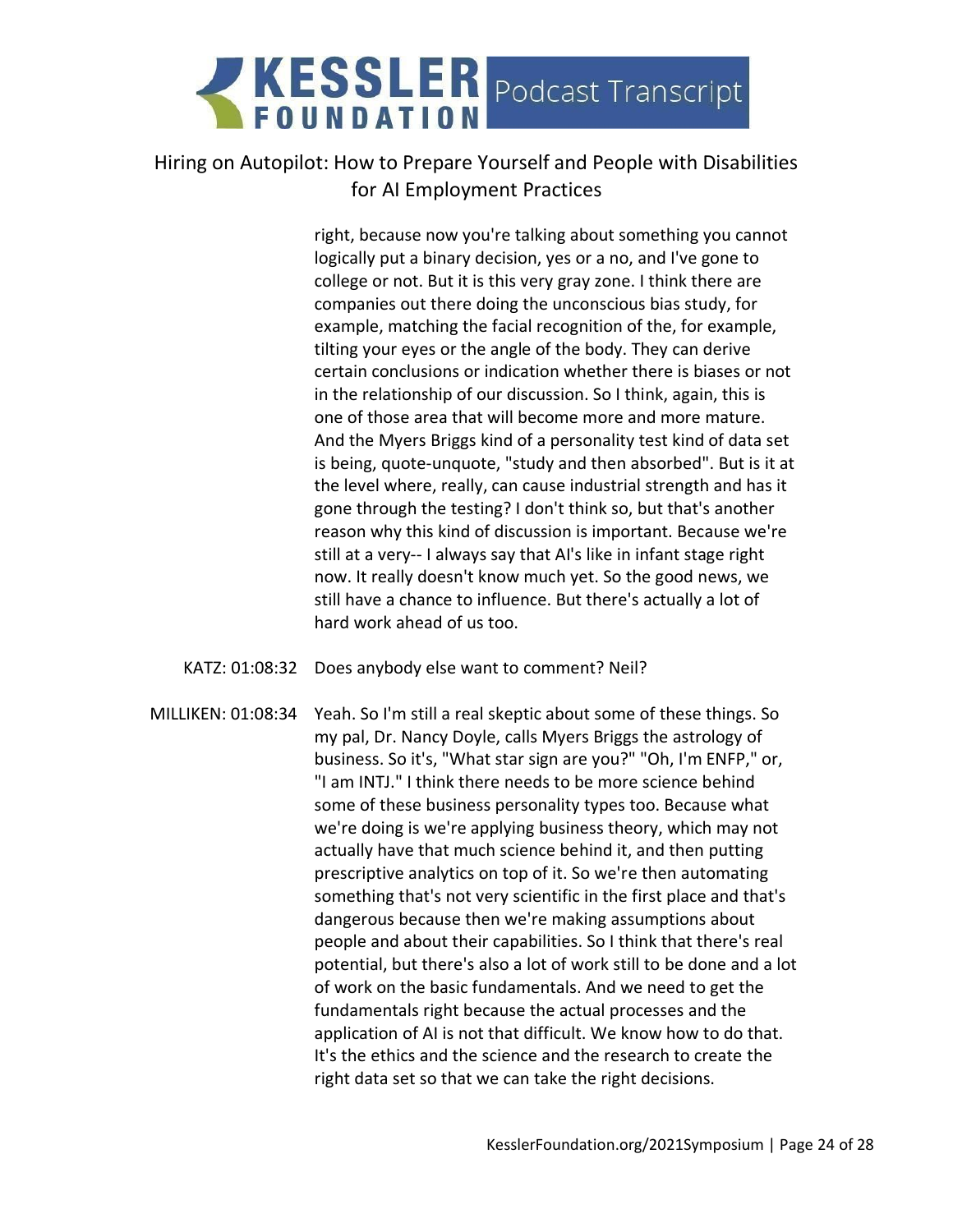### Hiring on Autopilot: How to Prepare Yourself and People with Disabilities for AI Employment Practices

- KATZ: 01:09:58 There's another interesting question we really have time maybe for one or two more - and this is asked by Richard. Giving the advancements of AI and the understanding of different data sets available, has the HR industry still has human resources been a gatekeeper to the older methods? Or is that industry now embracing all these new advancements on AI and also putting less weight on CVs and college degrees?
- WEST: 01:10:27 I could take a shot at it. I mean, if you look up, there is a group called Hacking HR. It's a group of HR really wanting to use data as their baseline of HR thinking. And so from that standpoint, there is an emerging or new breed of HR that actually embracing the technology head-on and understand that HR function is not a support function, but a lead function. And like Neil just said-- by the way, in terms of personality, I think the skill sets of the work of the future, in terms of a leadership, is so different and naturally play to the advantage of people with disabilities because it's a creativity's, it's collaboration, and like [inaudible] connecting different dots. So from that standpoint, again - I'm an optimist - I think the people-with-disability communities and just the way they operate and think has huge potential kind of leg up, so to speak, in the future work scenario.
- KATZ: 01:11:34 Heather, do you want to add something?
- DOWDY: 01:11:36 Yeah. This is such a good conversation, and as you said, we could continue to go on because we all work together. But I love how my colleagues just brought it back to culture. We can't expect technology just to fix everything for us. There are some things that we really have to sit down and think about, like why do we want that particular outcome? Why are we using personality tests? What is the outcome? Is there another way to do it that is more equitable? And so that's just the challenge that I have for everyone that, yes, AI is emerging and there are great benefits, but that doesn't take away from the work that we need to do to really understand how to use it responsibly, and why we need to use it. Using AI to make a decision for us and make automated decisions, hmm, maybe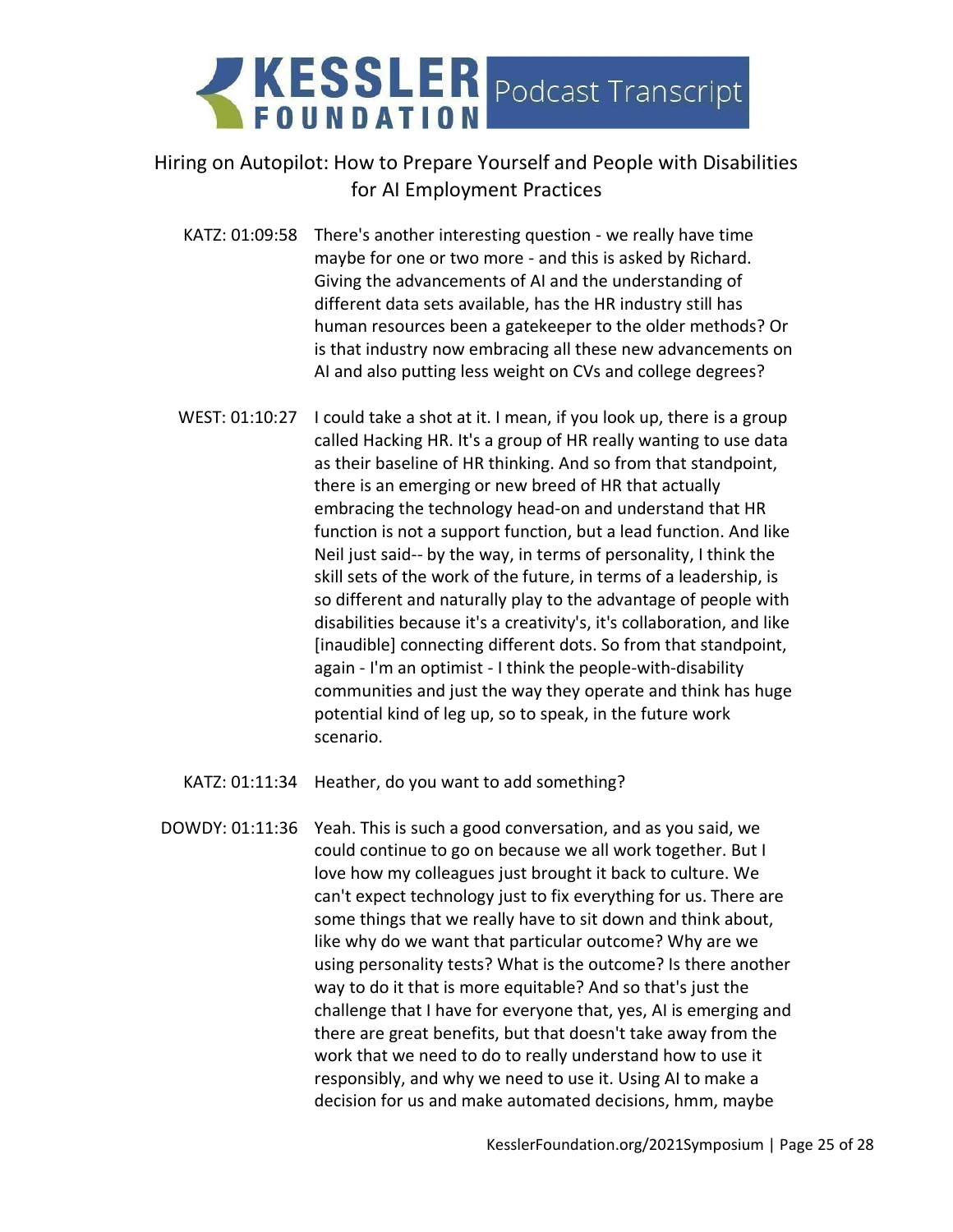### Hiring on Autopilot: How to Prepare Yourself and People with Disabilities for AI Employment Practices

that's not the best use of it. Perhaps helping us to make decisions, informed decisions, hey, there is opportunity there.

- KATZ: 01:12:35 So with that comment, Heather, that really sets us for really the last question we have time for which is, in an agile team building suitable software there's great opportunity. So there's great opportunity really for people with intellectual disabilities and other disabilities to be testers of some of these systems. How can they get involved in doing that? How do they know what's going on? Or is there open calls, for example, for people to kind of test the software within agencies or job candidates? How do people get involved?
- DOWDY: 01:13:08 Yes. There are always batterings. Nothing is finished the first cycle. And so please include people with disabilities to test people with disabilities. Neil said be patient. I say get involved. [crosstalk]--
	- KATZ: 01:13:21 So how do they get involved? That's the question. How do they get involved?
- DOWDY: 01:13:25 Yeah. There's definitely lots of beta releases in the market, whether that's app or whether that's within testing within a company for sure.
	- KATZ: 01:13:35 And how do you hear about that if you're-- I mean, if I'm just sitting in New Jersey and working, doing my daily job and I'm either a person with a disability or work with disabilities or have people with disabilities in my families, how do I hear about those opportunities? Does the companies put out notices that they're looking for testers?
	- DUH: 01:13:50 Yeah. I'm seeing it on-- yeah. I'm seeing it on social media. I'm seeing requests on social media. I don't know about the rest of you. Go ahead, Heather.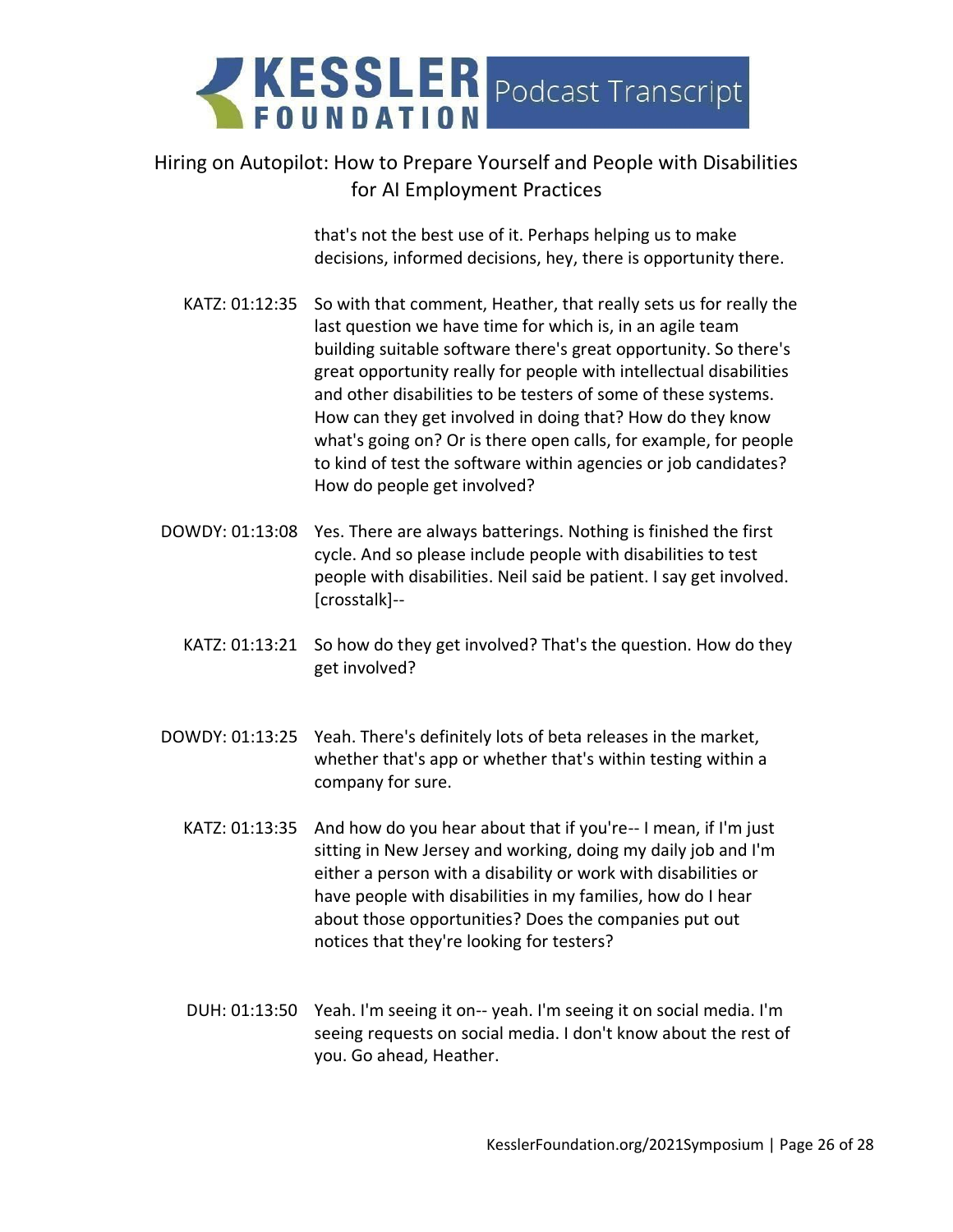### Hiring on Autopilot: How to Prepare Yourself and People with Disabilities for AI Employment Practices

- WEST: 01:14:01 And I will also say that universities. I mean because this is such a new technology, a lot of companies, private sectors are actually going and in collaboration with universities everywhere. So check all your local university and see if they're doing anything and then actually involve yourself in some of their projects. To me, that actually is the best way to get started. And then go to your local-- a lot of the cities now have these innovation hubs, right, incubators, accelerators. They actually have a special track for AI.
- DOWDY: 1:04:43 There are also community forums as well. We're no stranger to giving our feedback when something isn't working, and then you get tapped to test the next thing or to test the improvement. So continue to give feedback on products.
	- KATZ: 1:14:56 Well, we have just about a minute left, and I'd like to give everybody just a 30-second wrap-up. So let's just start with Heather. Just wrap up kind of your last thoughts.
- DOWDY: 1:15:06 Get involved. Inclusive data sets are really key given that AI runs on lots and lots of data. And so inclusive data sets means that we're including people with disabilities. And when designing AI solutions and implementing them, particularly in the employment space, think about flexibility, personalization, but also the outcomes. What are the outcomes? Why are you using that technology, and is that the best use of the technology?
	- KATZ: 1:15:33 Neil, what would you like to add?
- MILLIKEN: 1:15:35 So I talked a lot about science, but we also need sociologists and historians building tech because these people understand what's gone before. And they inform our understanding of the data set and the understanding of the biases and the potential challenges that we might face. So they can help us predict some of the things that might happen.
	- KATZ: 1:15:59 Great, and Frances?